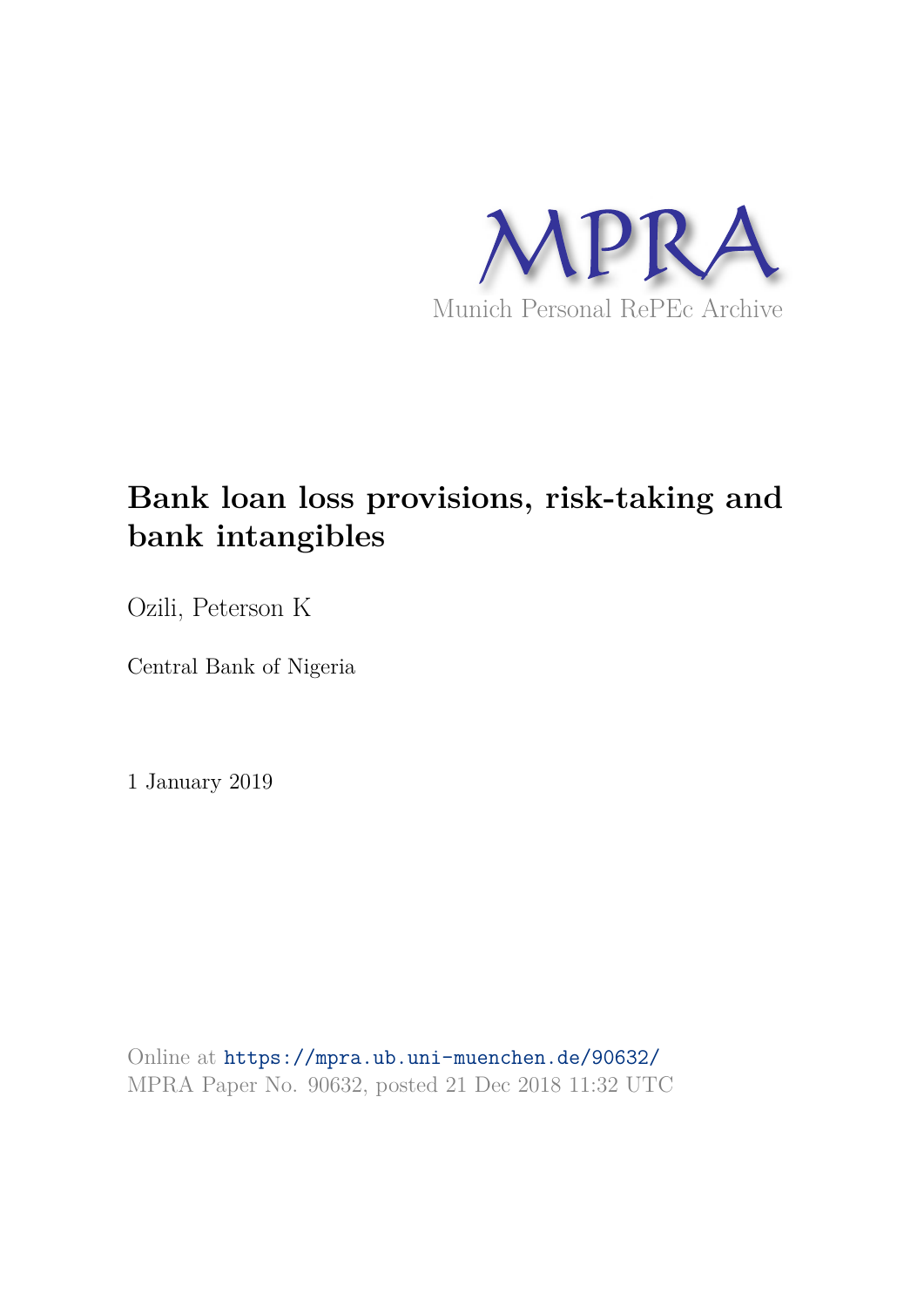# **Bank Loan Loss Provisions, Risk-taking and Bank Intangibles**

Peterson K Ozili

<sup>1.</sup> Monarch Business School, Monarch University, Switzerland

3. Central Bank of Nigeria

2019

To Cite: "Ozili, P.K. (2019). Bank Loan Loss Provisions, Risk-taking and Bank Intangibles. Afro-Asian Journal of Finance and Accounting, Vol. 9, No. 1, pp.21-39.

.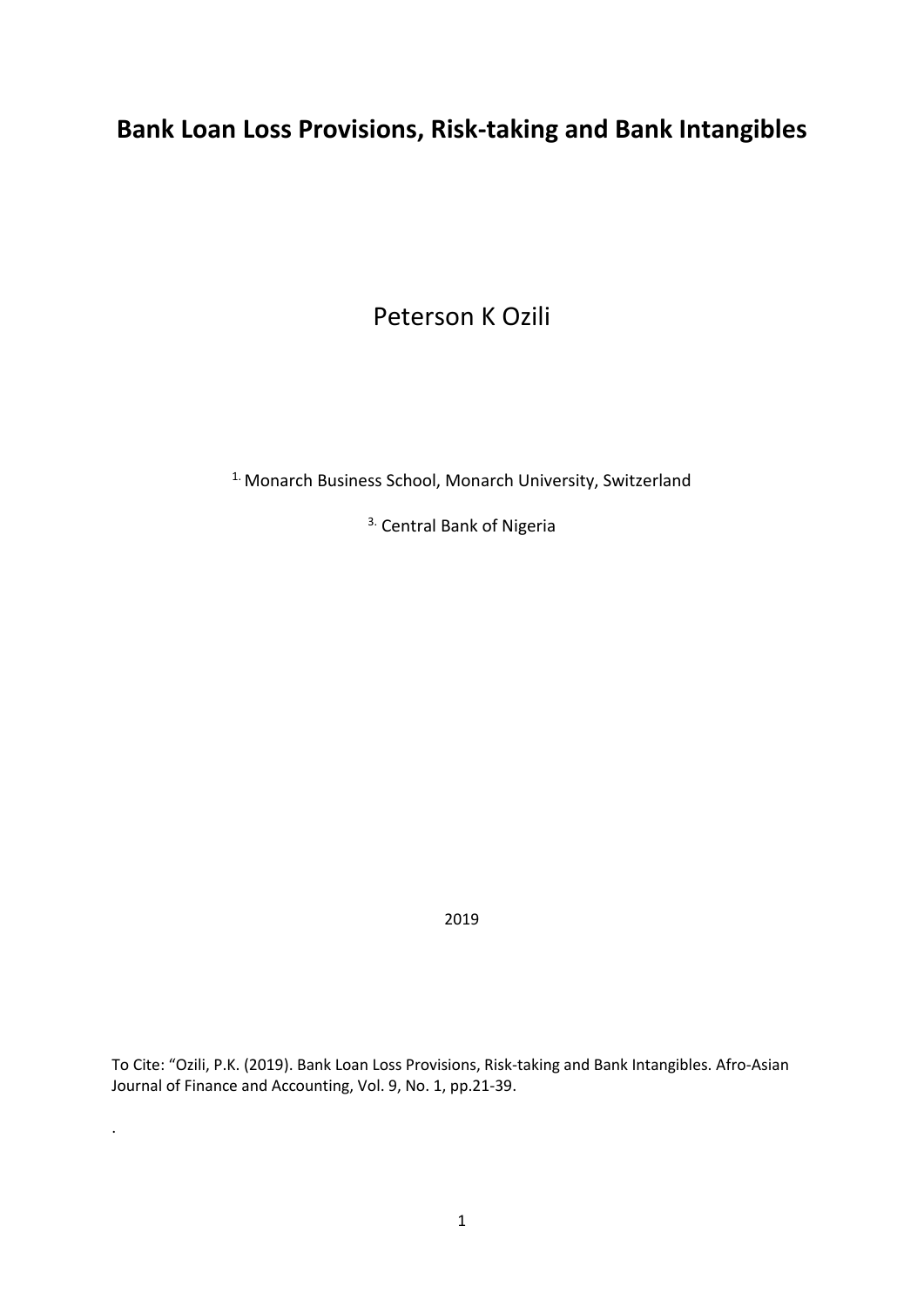#### **Abstract**

This article investigates the relationship between discretionary loan loss provisions and bank intangibles among African banks. Prior studies examine how intangible assets affect firms' profitability and valuation decisions with almost no focus on the role of loan loss provisions. We investigate whether banks increase (decrease) loan loss provisions in response to risks associated with investment in intangible assets. We find that discretionary loan loss provisions are inversely associated with bank intangible assets and change in intangible assets, but the inverse association is weakened in environments with strong investor protection. We also observe that income smoothing is reduced among banks that have large intangible asset investment, while income smoothing is pronounced among banks that have few intangible asset investments, but this behaviour is reduced for banks in environments with strong minority shareholders' right protection.

Keywords: Banks, Income smoothing, Financial Institutions, Financial reporting, Intangible assets, Loan loss provisions, Signalling, Bank Valuation, Bank Risk-taking, Africa. JEL Codes : G21, G32, M41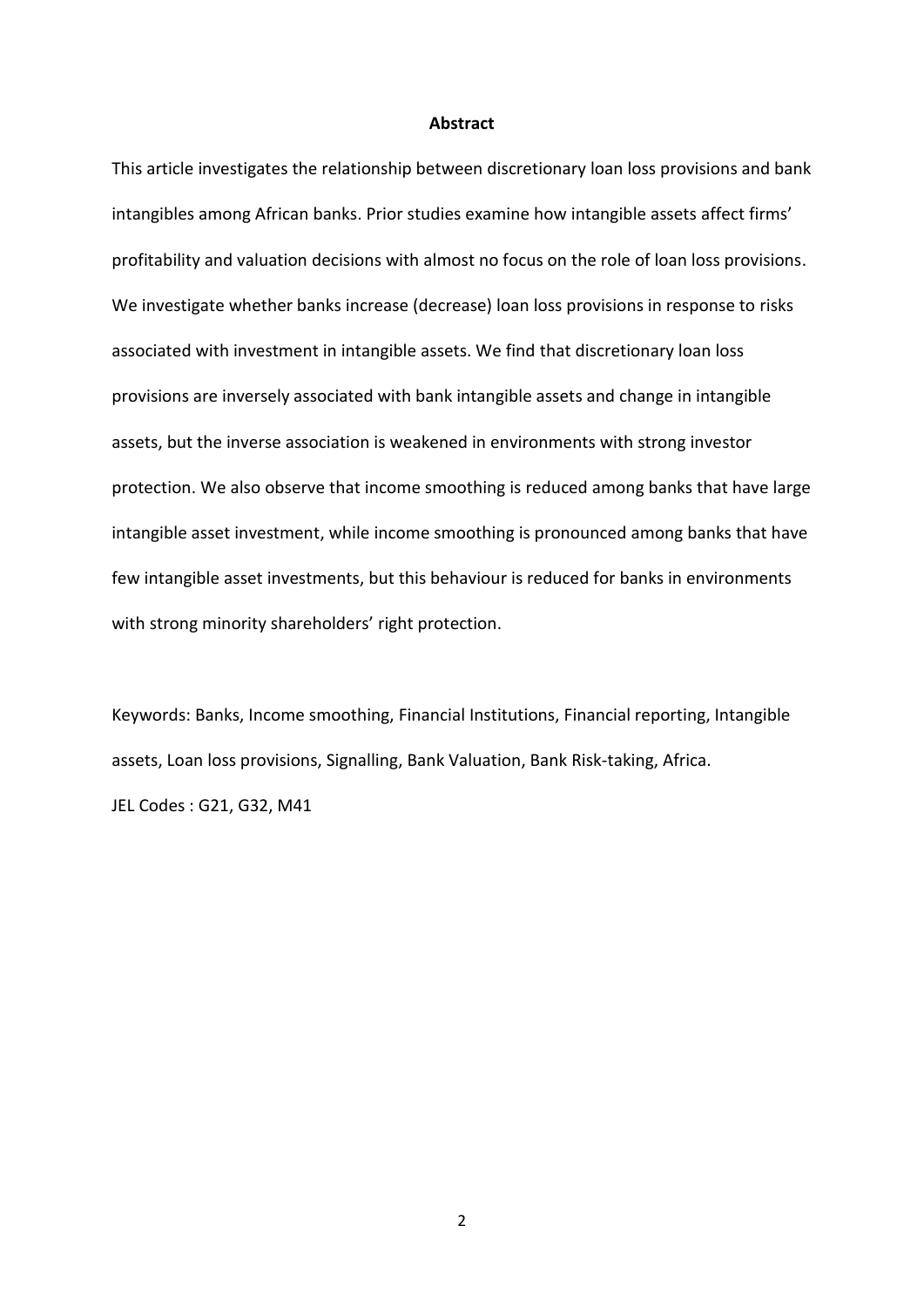#### **1. Introduction**

This article investigates the relationship between discretionary loan loss provisions and bank intangibles among African banks. Intangible assets have been rising on bank balance sheets and are growing in importance. Intangible assets pose unique challenges to auditors in terms of complexity and judgment (Visvanathan, 2017), and pose some challenge to banks in terms of measurement and valuation and pose a challenge to standard setters in terms of classification of unidentifiable intangible assets.

Investment in intangible assets pose some risks to banks, and banks will adopt several techniques to mitigate the risks emanating from intangible assets investment. Among the set of techniques that banks can adopt, banks can use discretionary accounting numbers to reduce intangible asset investment risk. Surprisingly, there is little knowledge in the literature about specific accounting techniques (or numbers) that banks employ to mitigate intangible asset investment risk; hence, this is worth investigating given the important role of financial reporting for banks' risk management and firm stability objectives. This study is the first attempt in the literature to link bank loan loss provisions with bank intangibles while controlling for institutional differences (investor protection) across countries.

Bank loan loss provision is an amount set aside by banks to mitigate expected losses on bank loan portfolio. Studies show that banks can use discretionary loan loss provisions to smooth income, to manage capital levels or to signal information about firm's earnings prospects (see, Scholes et al, 1990; Kanagaretnam et al, 2005; Leventis et al, 2012; Curcio and Hasan, 2015; Ozili, 2018, etc.), implying that reported loan loss provisions estimate is not solely driven by credit risk considerations but by other considerations (see, Ozili and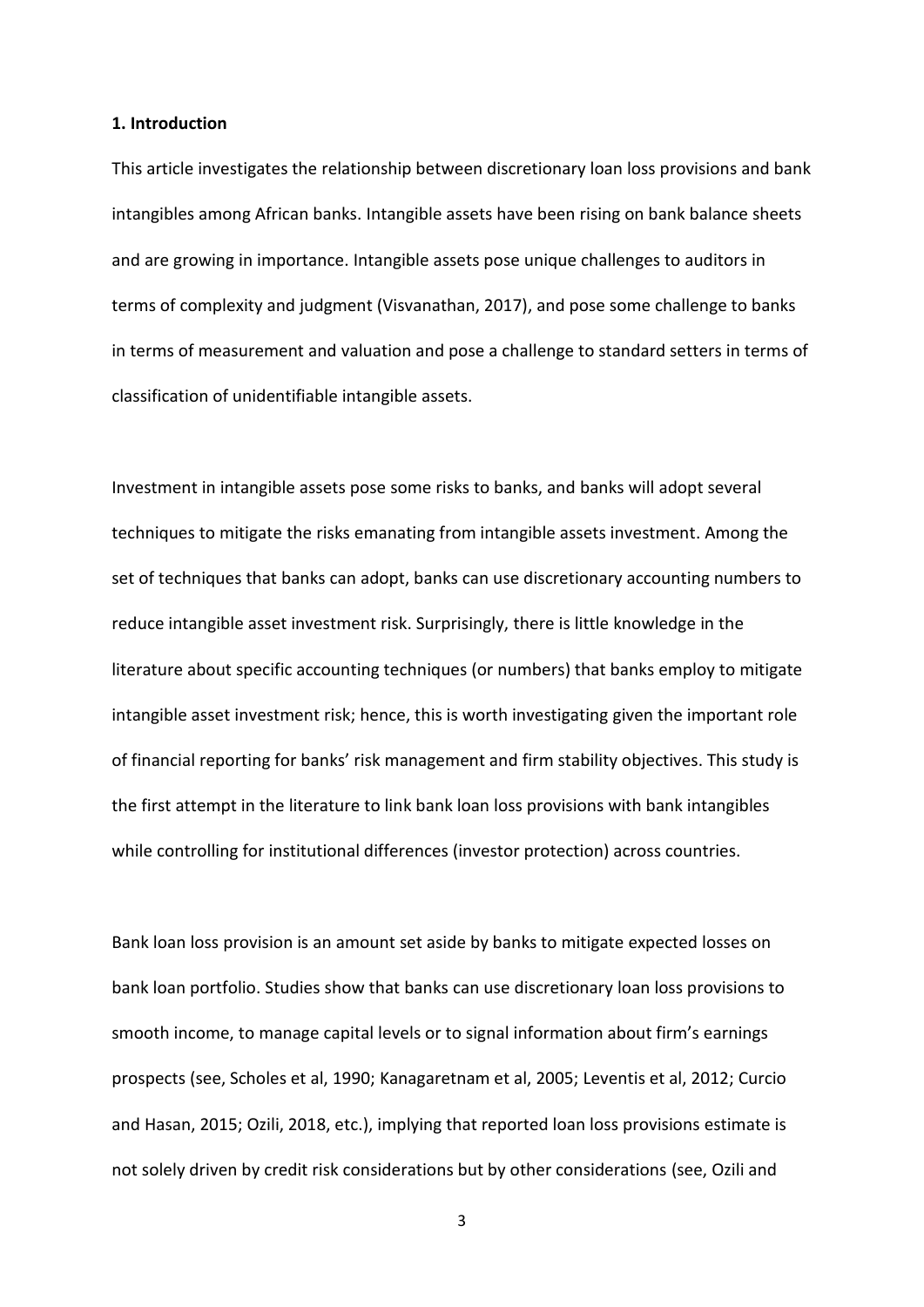Outa, 2017). We extend this observation in the literature to the case of intangible assets to detect whether the level of discretionary provisions is also influenced by intangible asset investment risks.

An intangible asset is 'an identifiable non-monetary asset without physical substance' (IASB, 2004: p.2), or 'a non-current, non-financial claim to future benefits that lacks a physical or financial term' (FASB, 2001; p.6). Bank intangible assets are non-physical assets including human capital, intellectual capital, social capital (or business relationships), ideas and knowledge about the banking, economic and business environment that generate value and income to banks to improve bank equity valuation both in primitive and modern economies.

From a system perspective, bank intangibles are a subset of economic intangibles which in turn are a subset of cultural intangibles and are cumulative, synergistic, and frequently inseparable from other tangible assets and are not owned by any single bank or firm (Basu and Waymire, 2008). For this reason, we take a holistic approach to bank intangibles rather than separating them into individual components, and we also focus on the accounting value of total intangibles rather than a separate accounting value for individual intangible assets of banks. By intangible asset investment, we mean the total value of intangible assets reported in bank balance sheet.

Investment in intangible assets are crucial for banks, and such investment in intangible assets provide benefits and risks to banks (Chen et al, 2014; Donaldson, 2016). One risk that intangible assets pose to banks is the risk that investment in intangible assets will not yield its anticipated gains in the future. Bank managers are concerned about this risk, and their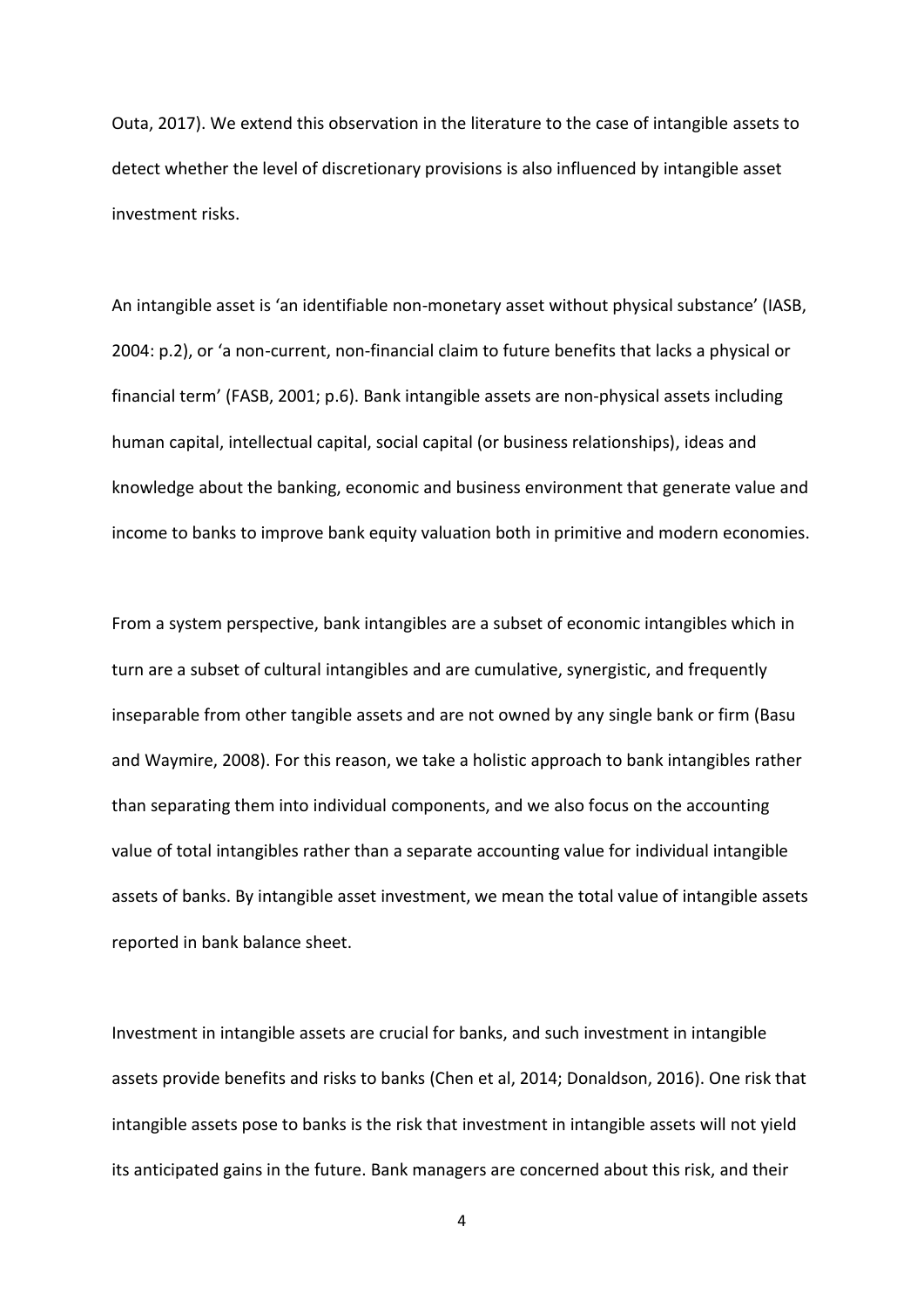concern is further amplified when bank shareholders and potential investors are sceptical about investment in intangible assets particularly when shareholders view intangible assets as mere propositions that are subject to technological risk, reputation risk and related uncertainties. In response to these risk concerns, we argue that bank managers may keep additional or fewer loan loss provisions in response to unexpected (or abnormal) changes in intangible asset investment, and this behaviour can have significant signalling effect to shareholders.

We obtain bank data for intangibles and loan loss provisions for several African countries from Bankscope database for the 2002 to 2014 period. We find that discretionary loan loss provisions are inversely associated with intangible assets and change in intangible assets, but the association is weakened in strong investor protection environments. Income smoothing is reduced when African banks that have large intangible asset investments. We find that income smoothing is more pronounced among African banks that have few intangible asset investments but this behavior is reduced among banks in strong investor protection environments.

This study makes three contributions to the literature. One, we contribute to the literature that examine the role of accounting numbers for effective risk management (e.g., Bushman and Williams, 2012; Cohen et al, 2014; Riro et al, 2016). By focussing on intangible asset investment risk, we provide some insights to understand how the level of bank provisions may be driven by the need to set-aside additional provisions 'buffer' to mitigate or manage the risks emanating from investment in intangible assets. It is important to understand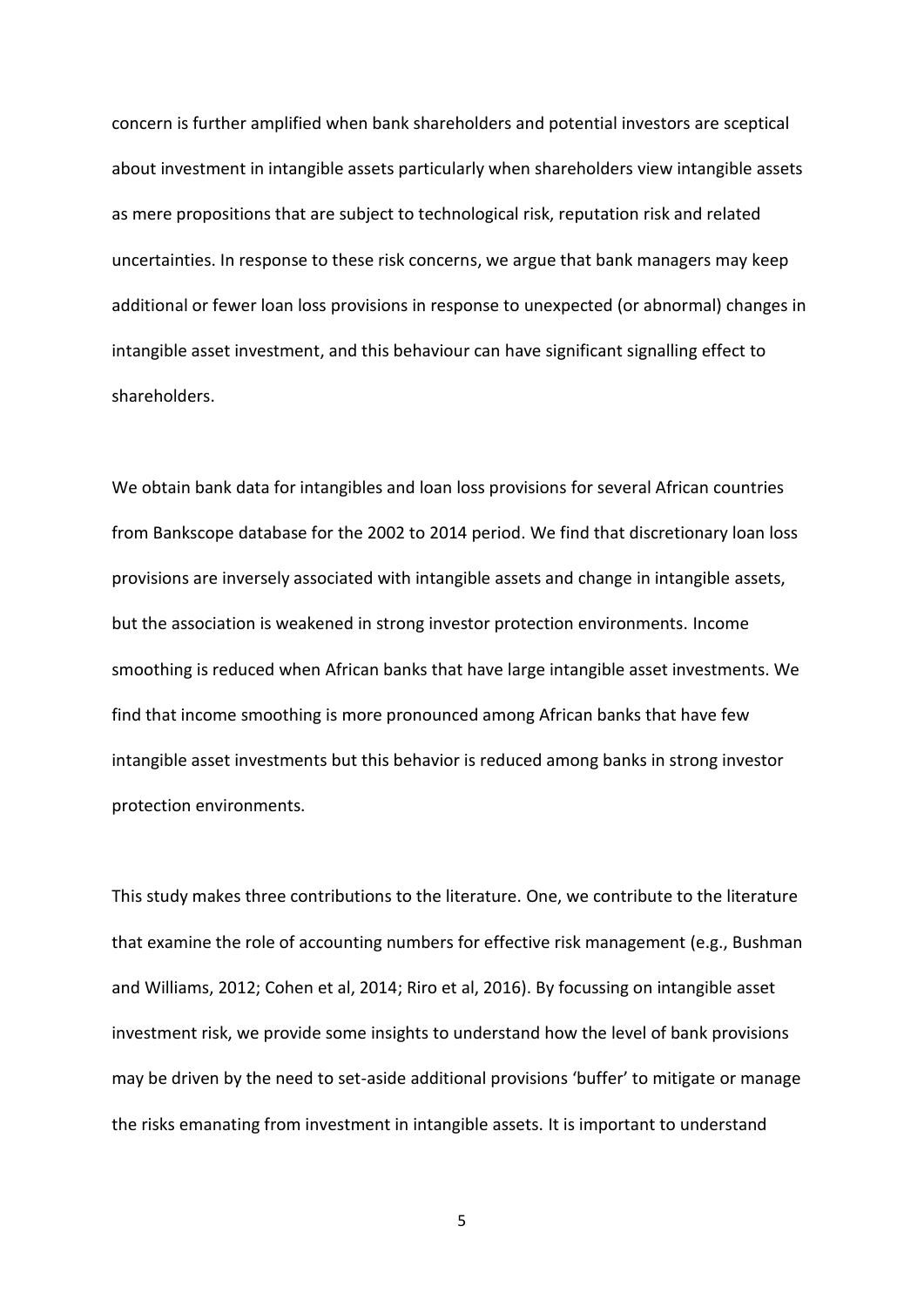whether bank managers use their provisioning discretion to influence loan loss provisions estimate in response to changes in investment in intangible assets.

Two, we contribute to the literature that investigate the influence of institutional factors on bank financial reporting behaviour (e.g., Amor, 2017; Ozili, 2018; Curcio and Hasan, 2015; Fonseca and Gonzalez, 2008). By controlling for investor protection differences, we provide insights to understand how the level of investor protection can influence the association between loan loss provisions and bank intangibles. Three, we examine banks in a region that do not have standardised reporting for bank intangibles – the African region, and this allows us to ensure that the reported values for bank intangibles reflect (and incorporate) significant managerial discretion, so that we can gain some insights on whether managerial discretion in provisioning is influenced by the risk associated with intangible asset investment.

The remainder of the study is organised as follows. Section 2 presents the conceptual framework and the literature review. We discuss the accounting disclosure for intangibles and bank intangibles. We also review the literature on discretionary provisions and intangibles. Section 3 develops the hypothesis. Section 4 presents the data and methodology. Section 5 presents and discuss the empirical results. Section 6 concludes.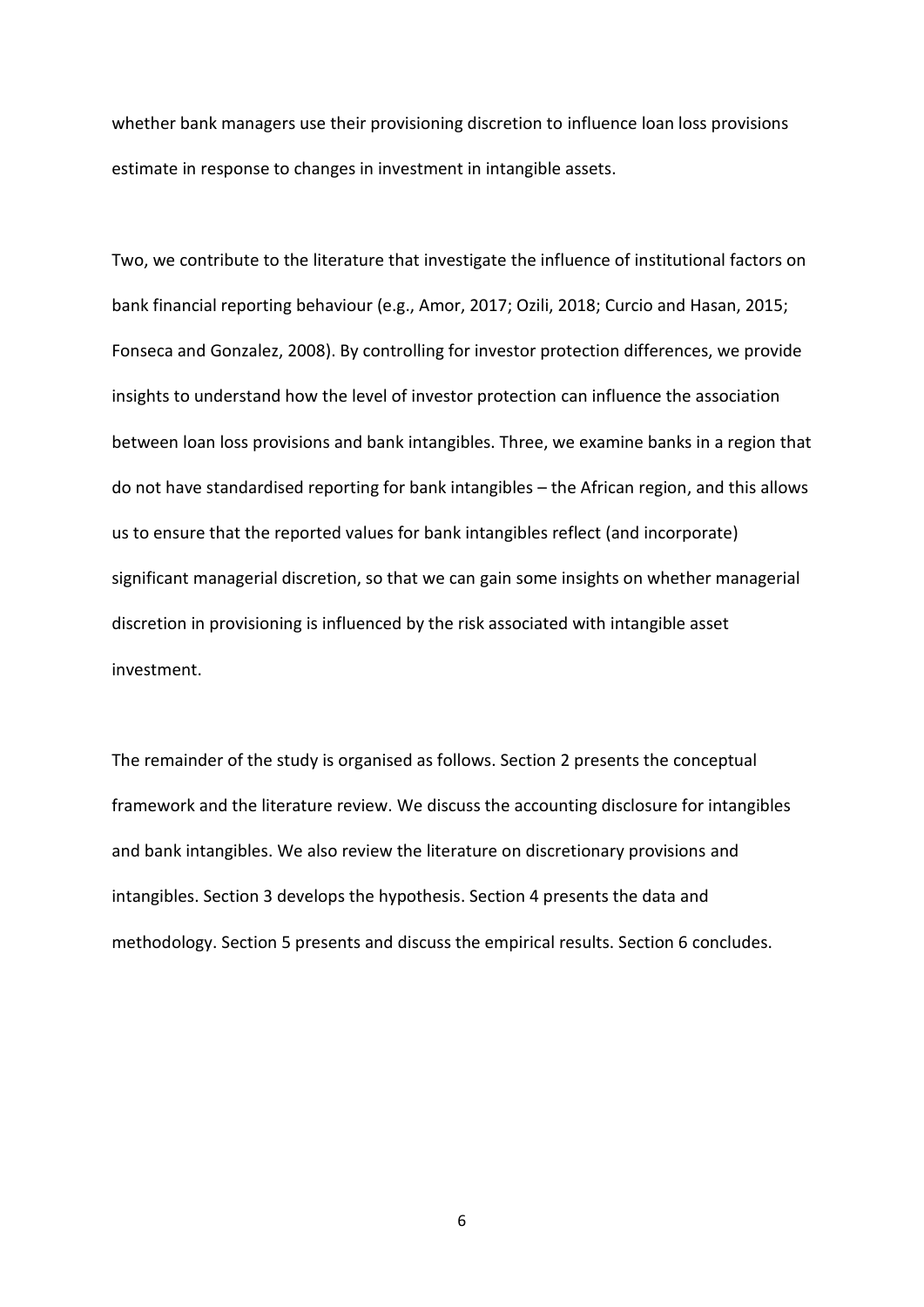#### **2. Conceptual Framework and Literature Review**

#### 2.1. Intangibles: Disclosure Rules and Evidence

Under IFRS and FASB accounting frameworks, intangible investments should be expensed or capitalised when incurred, and should be the case if all intangible investments are classified as intangible assets; but in reality, not all intangible investments of firms are considered as intangible assets (Lev, 2001). According to the IASB, intangible investments are considered as 'intangible assets' in the balance sheet of firms if intangible investments represent 'an identifiable non-monetary asset without physical substance' (IASB, 2004: p.2), or if intangible investments represent 'a non-current, non-financial claim to future benefits that lacks a physical or financial term' (FASB, 2001; p.6). Lev (2001) points out the weakness of these two accounting frameworks for intangibles.

Lev (2001) use the case of employee skill and knowledge as an example and points out that although firms invest in employee training, firms do not own the employees or the ideas in the head of employees. Employees can switch employers as quickly as possible; hence this kind of intangible investment cannot be capitalised or expensed based on the current accounting framework. Clearly, Lev (2001) demonstrates that the current accounting framework has issues related with the recognition of intangible investments. According to IASB IAS 38 and FASB SFAC5, the recognition criterion for intangible investment is the 'reliability of measurement of asset cost'. This recognition criterion is also criticised because it is difficult to reliably measure internally-generated assets such as software, trademarks, patents etc. Also, the lack of recognition of some intangible investments as "intangible assets" is mainly due to issues related to the identification, measurement, and control of intangibles (Zéghal and Maaloul, 2011); and has consequences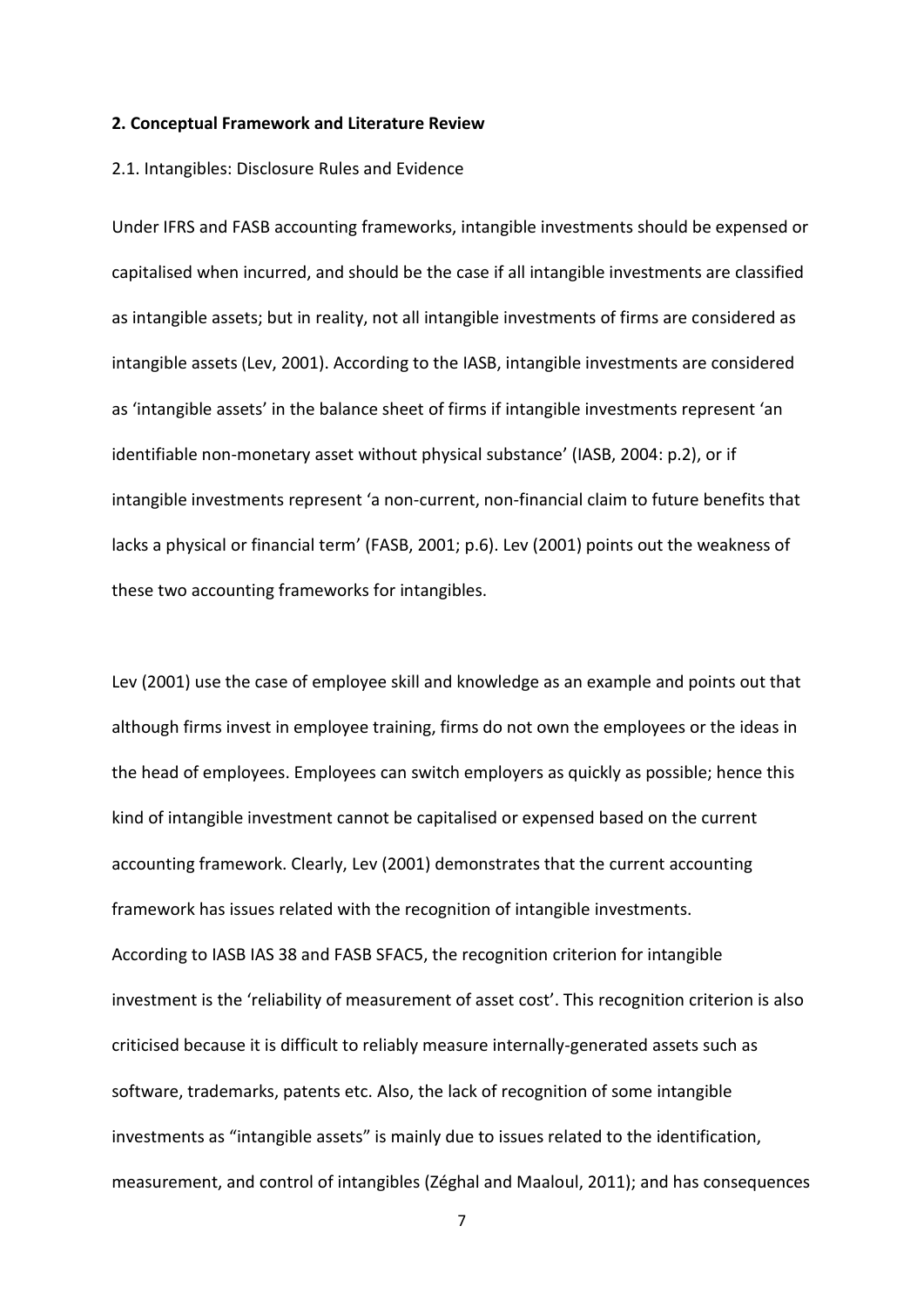for the value-relevance of financial information (Lev and Zarowin, 1999; Brown et al, 1999), resource allocation in equity markets (Seow et al, 2006), and firm market value (Eberhart et al, 2004; Garcia-Ayuso, 2003).

Regarding disclosures, firms may voluntarily disclose information about intangibles to lower the consequences of the recognition issues associated with intangible investments. Jones (2007) observe that managers of intangibles-intensive firms voluntarily disclose additional information on intangible investments in financial reports and conference calls to explain firm market value when financial information is perceived to be less value-relevant. Kristandl and Bontis (2007) observe that firms engage in, and increase forward-looking disclosures on intangibles to lower the cost of capital. Orens et al (2009) find similar result, while Vergauwen et al (2007) show that firms disclose additional information on intangibles when they have higher intangible assets. Abdolmohammadi (2005) show that increased disclosure of intangibles information in financial reports is followed by increase in market capitalization in high-technology US firms.

Oliveira et al (2010), in a study of firms in the Portuguese stock exchange, find that the change to IAS/IFRS had no impact on the value relevance of total intangible assets as a whole, but find evidence for increased value relevance when the subclasses of identifiable intangible assets are considered. Visvanathan (2017) argue that, in contrast to tangible assets, intangible assets pose unique challenges to auditors in terms judgment and complexity, and find that auditors charge higher fees for firms with higher proportion of intangible assets on the balance sheet. Regarding firm performance, Andonova and Ruíz-Pava (2016) investigate the performance of Colombian firms and find that intangible assets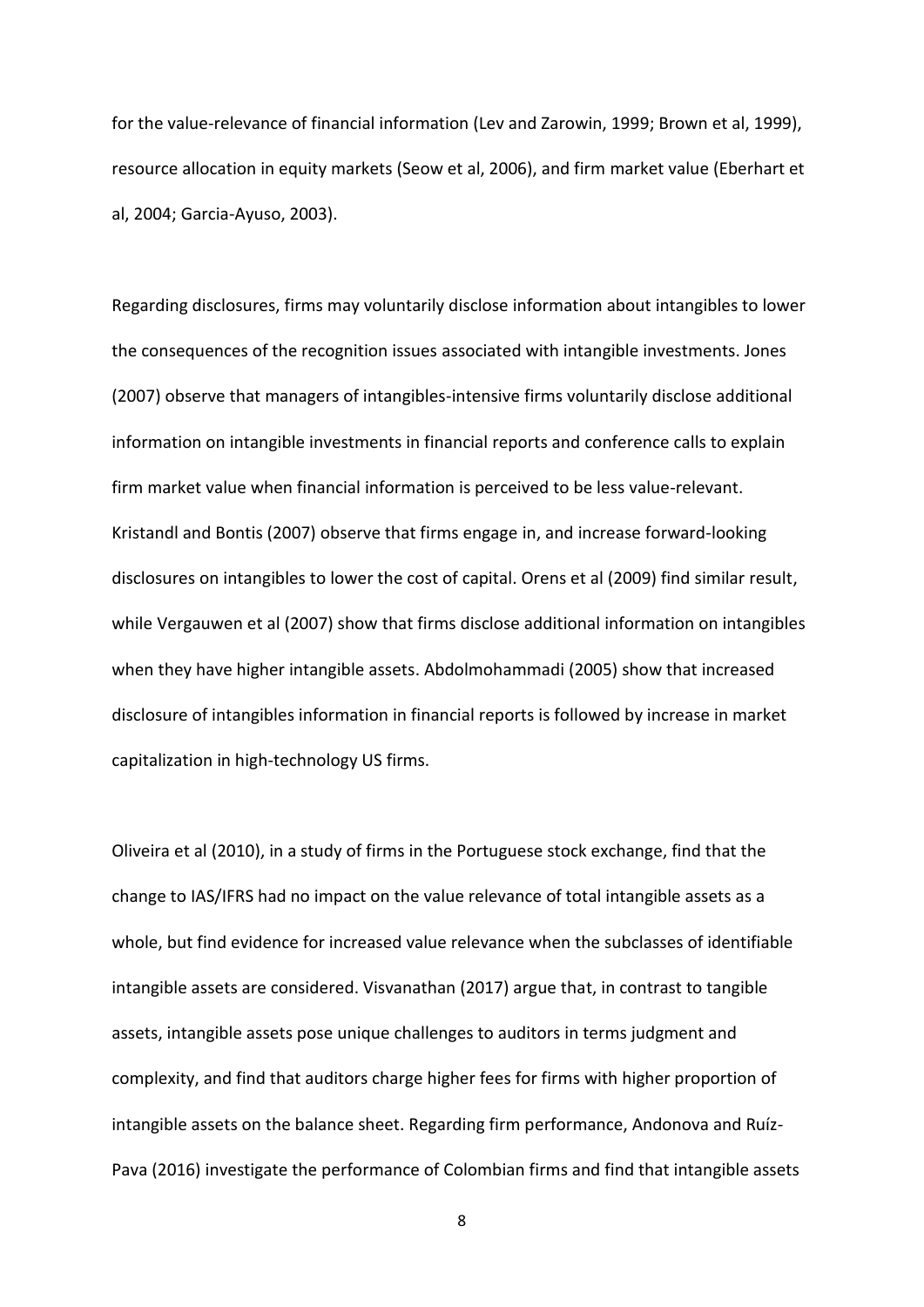are drivers of firm performance, implying that intangible assets give firms a competitive advantage in an emerging environment. However, the propensity to invest in intangibles may depend on the characteristic of the firm. Arrighetti et al (2014) show that firms with higher human capital, larger size, and a large intangible asset base have greater propensity to invest in intangible assets.

#### 2.2. Bank Intangibles and Risk

As we stated earlier, bank intangibles consist of human capital, core depositor relationships, mortgage and other loan servicing relationships, credit card customer relationships, leasing customer relationships, brand names, computer software and technologies (including bank account management software and financing accounting software) and the associated databases that operate on bank's software (Reily, 2010), and these intangible assets generate value and income to improve bank equity valuation both in primitive and modern economies (Basu and Waymire, 2008).

The valuation of bank intangibles is important for financial reporting purposes, intangible asset sale and ownership transfer purposes, tax planning and compliance purposes, infringement and litigation claims purposes, commercial dispute resolution purposes, corporate management information purposes, corporate governance and contractual compliance purposes, bankruptcy and firm restructuring purposes. Also, the valuation of bank intangible assets involves the experience and expertise of economists, academics, industry consultants, licensing executives, business appraisers that provide some combination of financial analysis, empirical research, due diligence, and practical experience and skills to generate a fair value for bank intangible assets.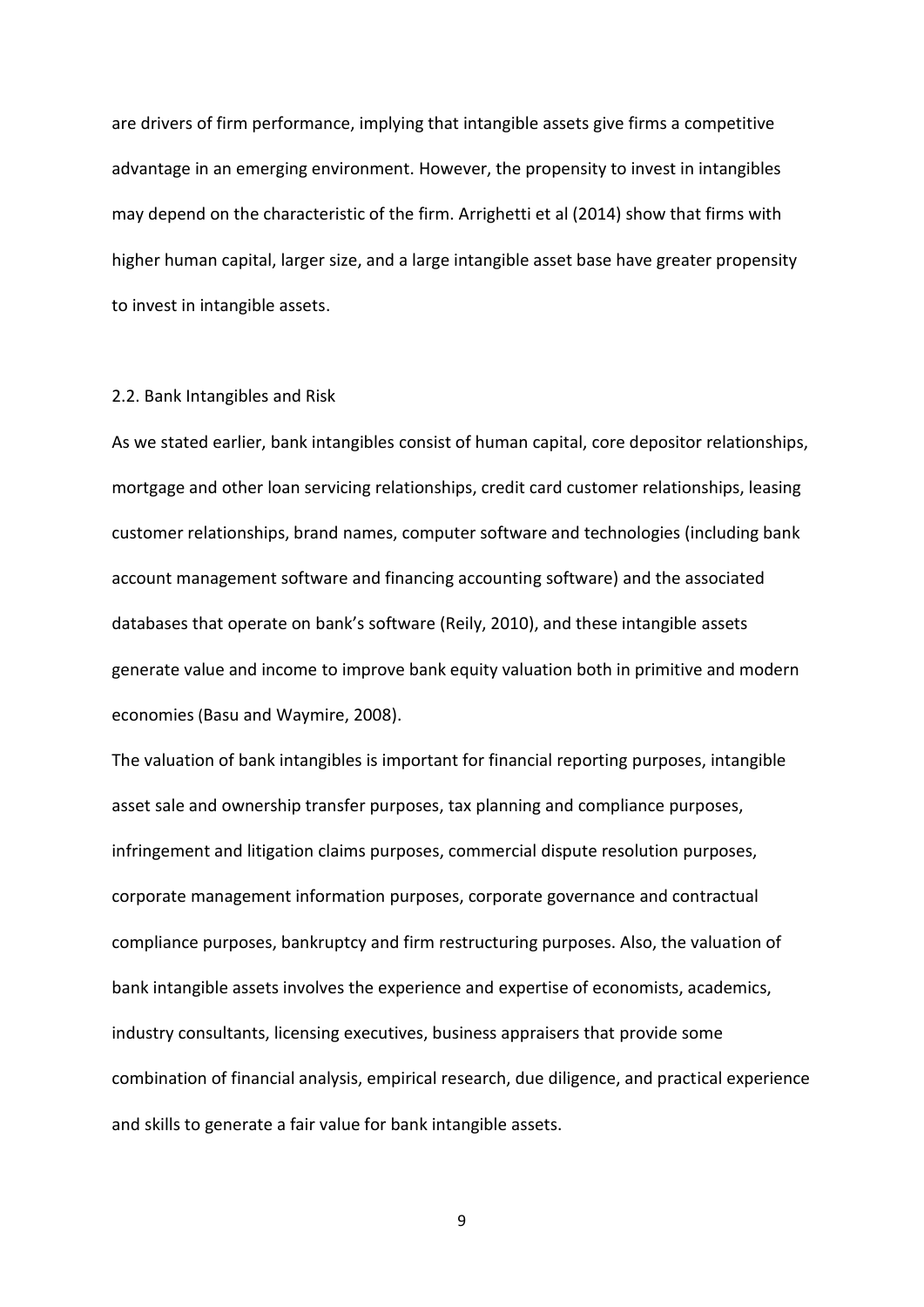Regarding disclosure, banks may have weak incentive to use greater disclosures on intangibles to lower their cost of capital or to improve the value relevance of financial information simply because banks are not intangibles-intensive firms compared to technological firms. However, bank managers that have concerns about whether investment in intangible assets will yield its anticipated benefits may set aside some 'safety net' or 'provisions' to mitigate this risk. Alternatively, if it becomes apparent that investment in intangible assets will not yield its anticipated benefits, bank managers can find ways to signal this information to investors or outsiders<sup>1</sup>, and this is intuitive because managers use accounting numbers to signal private information to bank owners or outsiders to reduce the adverse selection problem arising from information asymmetry. Taken together, we argue that banks can use loan loss provisions to signal information about intangibles, or may use loan loss provisions as a safety net to mitigate the risks arising from investment in intangible assets.

#### 2.3. Loan Loss Provisions: Evidence

-

Some studies show that banks use loan loss provisions estimate as a tool to signal information about banks' future prospect (Ozili and Outa, 2017). For instance, Beaver et al (1989) investigate US banks and find that loan loss provisions are correlated with bank market values indicating that loan loss provisions are used to signal bank's financial strength. Beaver and Engel (1996) also observe a positive effect of discretionary loan loss provisions on stock price for US banks indicating signalling via loan loss provisions. Wahlen (1994) find that US banks increase discretionary loan loss provisions to signal positive

 $1$  This supports the view of Akerlof (1970) who demonstrate that firms will signal information to firm owners to reduce adverse selection problems arising from asymmetric information between managers and firm owners.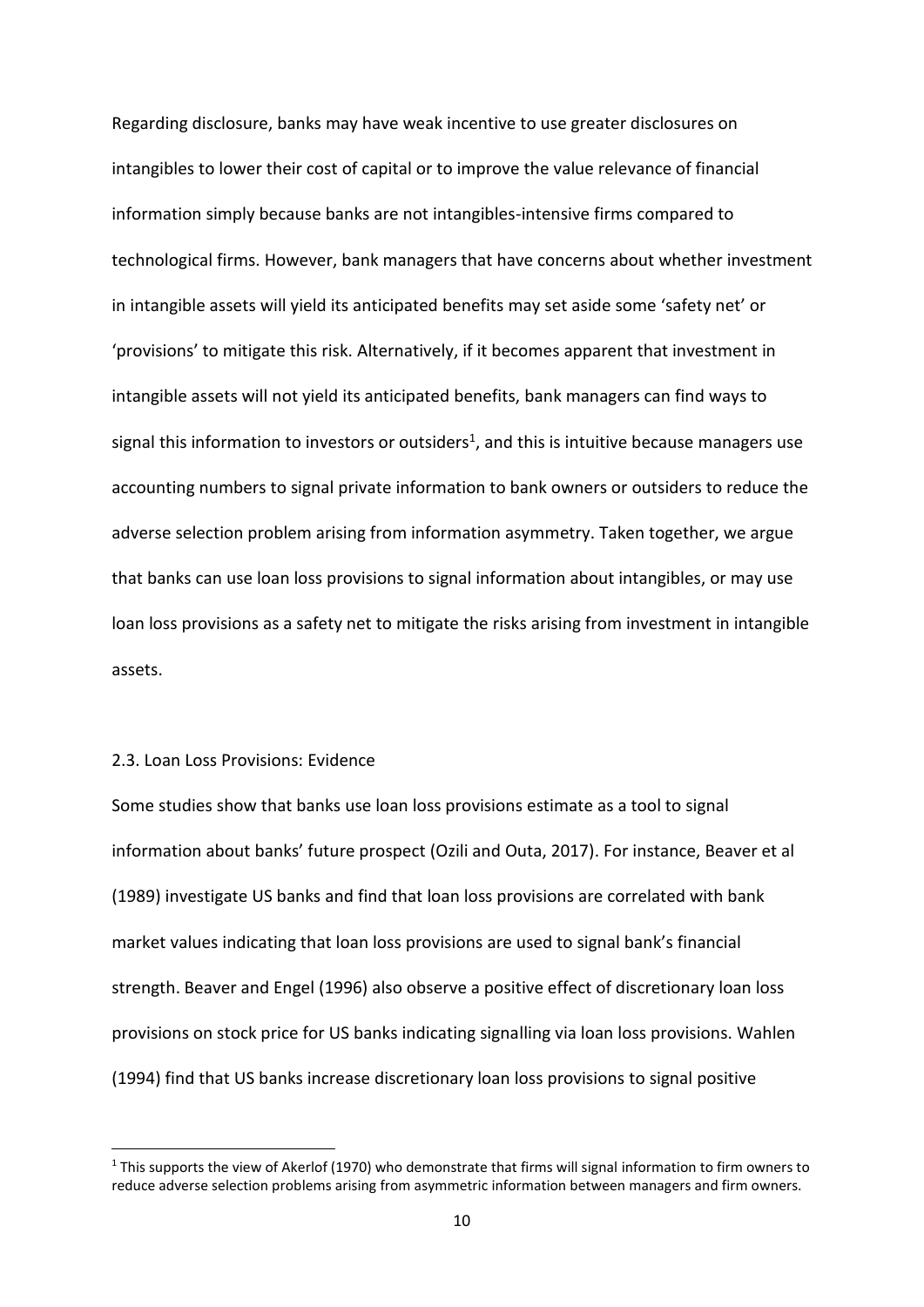information about future cash flow to investors. Liu et al (1997) observe a positive market reaction to unexpected increase in loan loss provisions among banks with low regulatory capital levels and only in the fourth fiscal quarter. Kanagaretnam et al (2005) observe that US banks use loan loss provisions to signal information about banks prospects but the propensity to use provisions for signalling purposes is greater among smaller banks. Leventis et al (2012) investigate whether EU listed commercial banks use loan loss provisions to signal information about banks' future prospect after IFRS adoption, and find that financially distressed banks use loan loss provisions to signal firm's future prospect. On the other hand, Kanagaretnam et al (2004) investigate US banks, and find that banks use loan loss provisions to smooth income but not to signal private information about bank's future. Ozili (2015) find weak evidence for signalling via loan loss provisions among Nigerian banks. Curcio and Hasan (2015) find that non-Euro Area credit institutions use loan loss provisions for income smoothing purposes more than for capital management and signalling purposes. Morris et al (2016) investigate the economic determinants and value relevance of US banks' loan loss provisions during the global financial crisis. They find that discretionary provisions are used for smoothing and signalling when the two incentives reinforce each other, but smoothing occurs more frequently. Overall, evidence for signalling via loan loss provisions is mixed in the literature.

Regarding investor protection, Ozili (2018) investigate the non-discretionary determinants of bank loan loss provisions in Africa and find that non-performing loans, loan-to-asset ratio and loan growth are significant non-discretionary drivers of bank provisions. They also observe that (i) the increase in bank lending leads to fewer bank provisions in African countries with strong investor protection, and (ii) the propensity to use loan loss provisions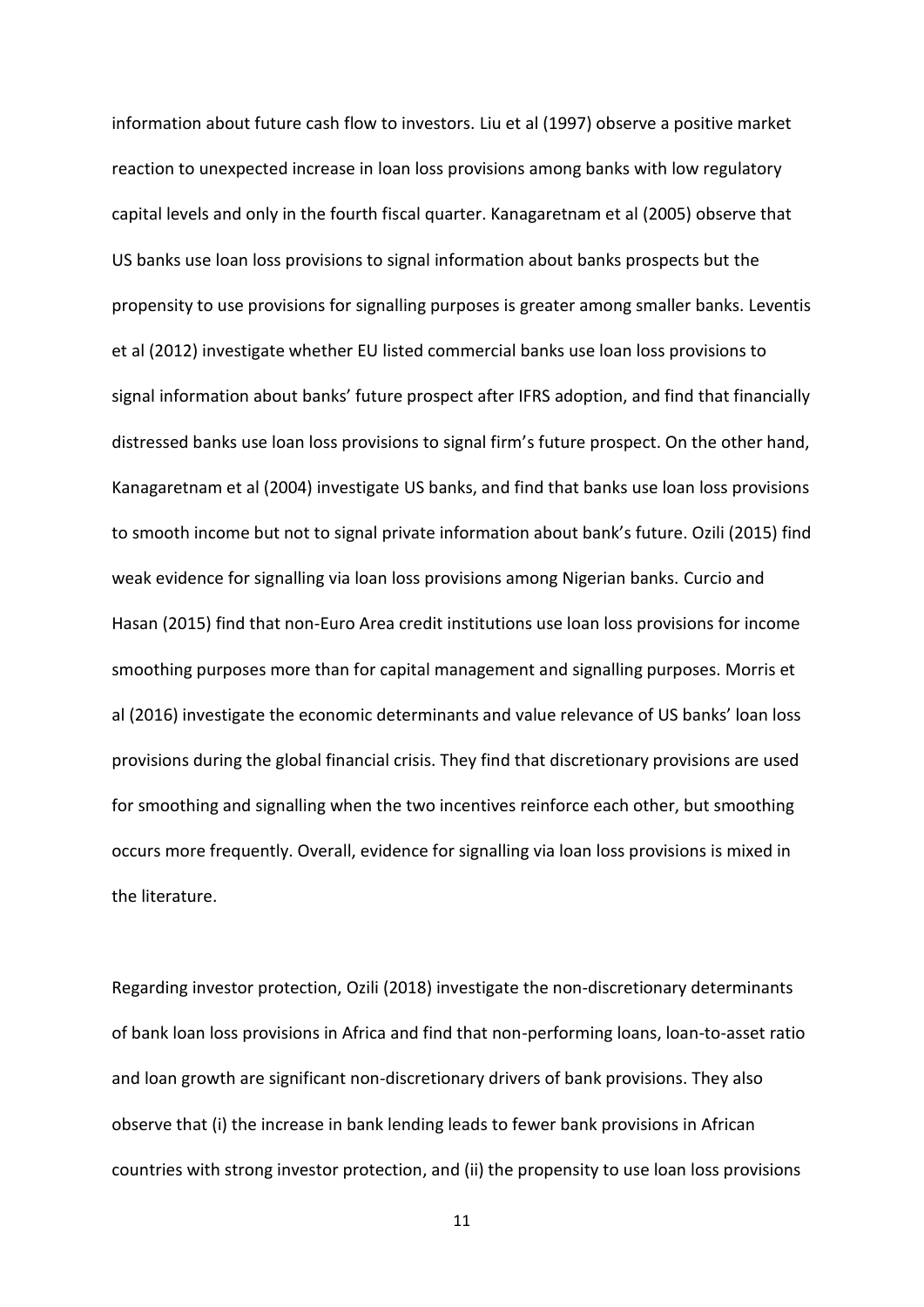to smooth income is reduced in environments with strong investor protection. Fonseca and Gonzalez (2008) show that the use of loan loss provisions to smooth bank earnings is significantly reduced when banks are in environments with strong investor protection. Shen and Chih (2005) document similar findings. The findings of Fonseca and Gonzalez (2008), Shen and Chih (2005) and Ozili (2018) imply that the presence of strong institutions might discourage managerial opportunistic behaviour that take the form of income smoothing via loan loss provisions among banks. Currently, there is scant knowledge on the impact of investor protection on the provisioning practices of banks in Africa.

#### **3. Hypotheses development**

Nicolo and Pelizzon (2008) show that banks with superior abilities hedge credit risk through derivative contracts to reduce adverse selection problems arising from information asymmetry. Banks with superior abilities can signal to investors their ability to reduce credit risk on bank loan portfolio. Liu and Ryan (1995) and Wahlen (1994) show that banks use additional loan loss provisions estimates to signal good news or bad news about banks' future prospect and other bank characteristics after controlling for non-discretionary determinant of provisions. Liu et al (1997) observe that higher loan loss provisions are perceived as good news only for risky banks while Liu and Ryan (1995) show that high loan loss provisions are perceived as good news for banks with loan default risk problems. Following the reasoning above, we maintain that loan loss provisions can be a signalling tool and we postulate that banks use loan loss provisions to signal good or bad news about the riskiness of banks' intangible asset portfolio as a whole.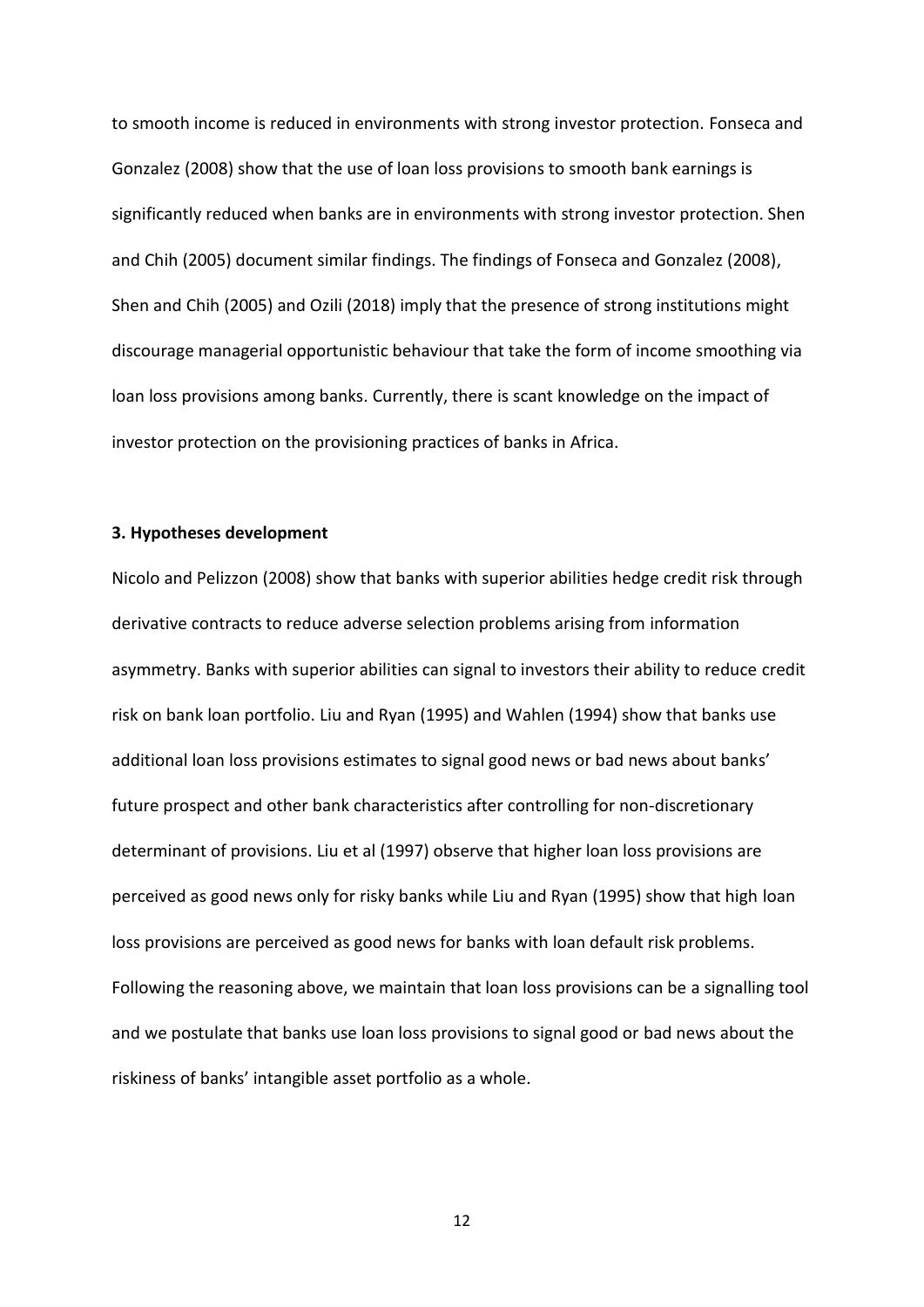To develop the hypothesis, we propose that banks, that have insufficient resources and weak control systems to ensure that intangible asset investments yield their expected benefits, will keep higher discretionary provisions when they increase their investment in intangible assets to signal the risk associated with investment in intangible assets. When this is the case, a positive relationship between bank provisions and bank intangible assets is expected.

H1: A positive relationship between bank intangibles and loan loss provisions is expected.

On the other hand, banks that have sufficient resources and better control systems to ensure that investment in intangible assets yield their expected benefits, will keep fewer discretionary provisions when they increase their investment in intangible assets. When this is the case, a negative relationship between bank provisions and bank intangible assets is expected.

H2: A negative relationship between bank intangibles and loan loss provisions is expected.

#### **4. Data and Method**

#### 4.1 Data

Bank income statement and balance sheet information for African banks is obtained from Bankscope database (in USD). The sample period is from 2002 to 2014 and is sufficient to cover a full economic cycle. We restrict the analysis to 19 African countries that have institutional data for investor protection and macroeconomic data for gross domestic product. The countries include: Togo, South Africa, Kenya, Ghana, Egypt, Morocco, Algeria, Senegal, Tanzania, Namibia, Zambia, Nigeria, Tunisia, Angola, Uganda, Mauritius, Botswana,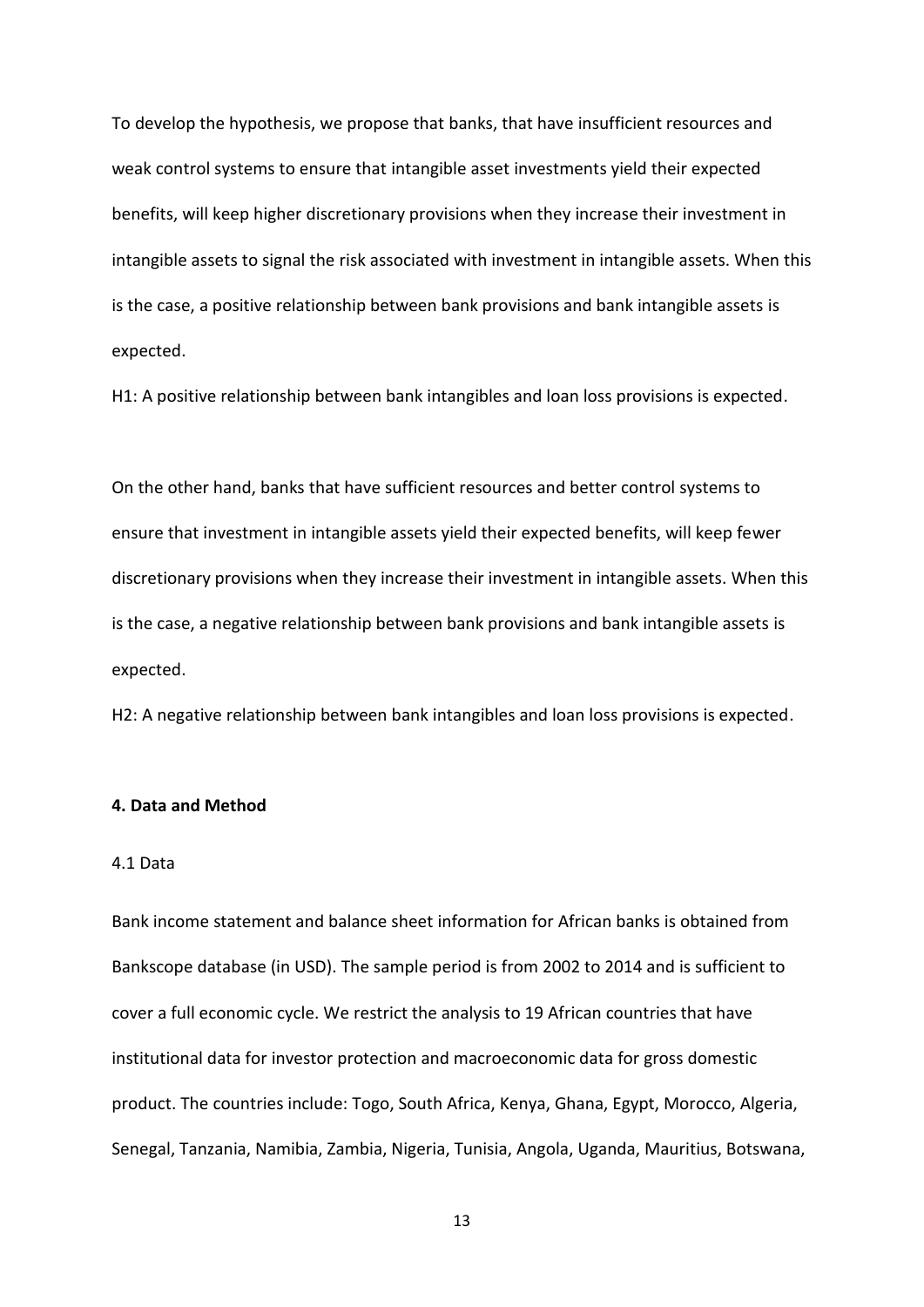Malawi and Mozambique. Data for real gross domestic product growth rate is collected from World Economic Forum archived in World Bank database while investor protection data is collected from Doing Business Project database. See Appendix for source of data and variable description.

Banks that have missing or insufficient loan loss provisions data for four consecutive years in Bankscope database were excluded from the sample, and the resulting bank sample is 370 banks. Of the 370 banks, we further exclude banks with missing or insufficient data for intangible asset for up to four consecutive years, and the resulting final sample is 282 banks. To clean the data distribution, we eliminate outliers in the observations at the top and bottom at 99% and 1%, respectively and the final sample yields an unbalanced panel consisting of 282 banks from 19 countries.

#### 4.2. Methodology

The model specification to test for the association between loan loss provisions and bank intangibles is given below.

LLPi, j, t = β1TNi, j, t + β2LOANi, j, t + β3LOTAi, j, t + β4CAPi, j, t + β5ΔGDPj, t + ei, t Equation (1)

The model in Equation 1 is the static model and we use a dynamic model as a robustness test to capture adjustments to bank provisioning that extend beyond a one-year period and this adjustment is done by incorporating the lagged dependent variable as an explanatory variable into the main model as shown in Equation 2 below:

LLPi, j, t = β1LLPi, j, t − 1 + β2TNi, j, t + β3LOANi, j, t + β4LOTAi, j, t + β5CAPi, j, t + β6ΔGDPj, t + ei, t Equation (2)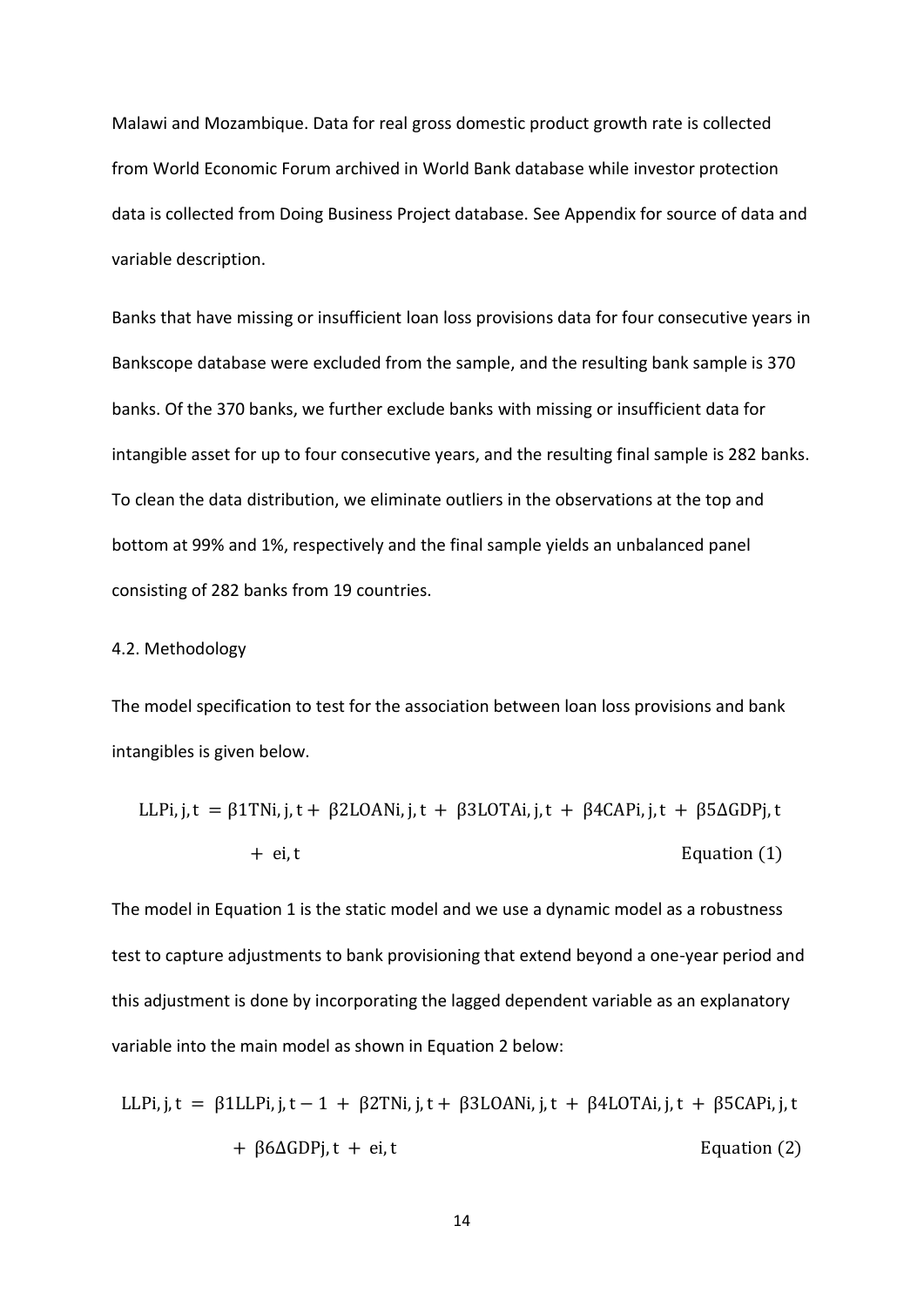$LLP =$  loan loss provisions to total asset ratio for bank i at year t and in country j. TN = the ratio of intangible asset to total asset for bank i at year t and in country j. See Appendix for variable description.

Recall, that we predict a positive sign for TN coefficient if banks with high intangible assets investments increase discretionary provisions when they have insufficient resources and weak control systems to ensure that investment in intangible assets yield their expected benefits while we predict a negative sign for TN coefficient if banks with high investment in intangible assets decrease discretionary provisions when they have sufficient resources and strong control systems to ensure that investment in intangible assets yield their expected benefits.

Prior studies control for the non-discretionary determinants of loan loss provisions (e.g. Ahmed et al, 1999; Ozili and Outa, 2017). Loan growth (LOAN) controls for bank provisioning in response to credit risk arising from changes in bank lending (Laeven and Majnoni, 2003; Bikker and Metzemakers, 2005). Banks will keep higher provisions when they increase loan supply in environments with high credit risk vice versa; hence, a positive sign is predicted for LOAN coefficient. The second variable is net loan to total asset ratio (LOTA). LOTA controls for default risk on banks' overall loan portfolio (Fonseca and Gonzalez, 2008). Banks with higher loan to asset ratio face higher risk of loan default than banks with lower loan to asset ratio; hence, banks with higher loan to asset ratio will keep higher provisions, implying a positive sign for LOTA coefficient. CAP controls for capital management incentive to influence provisions estimates. Banks with low capital levels tend keep higher provisions to compensate for their low capital levels and vice versa (Bonin and Kosak, 2013); hence, a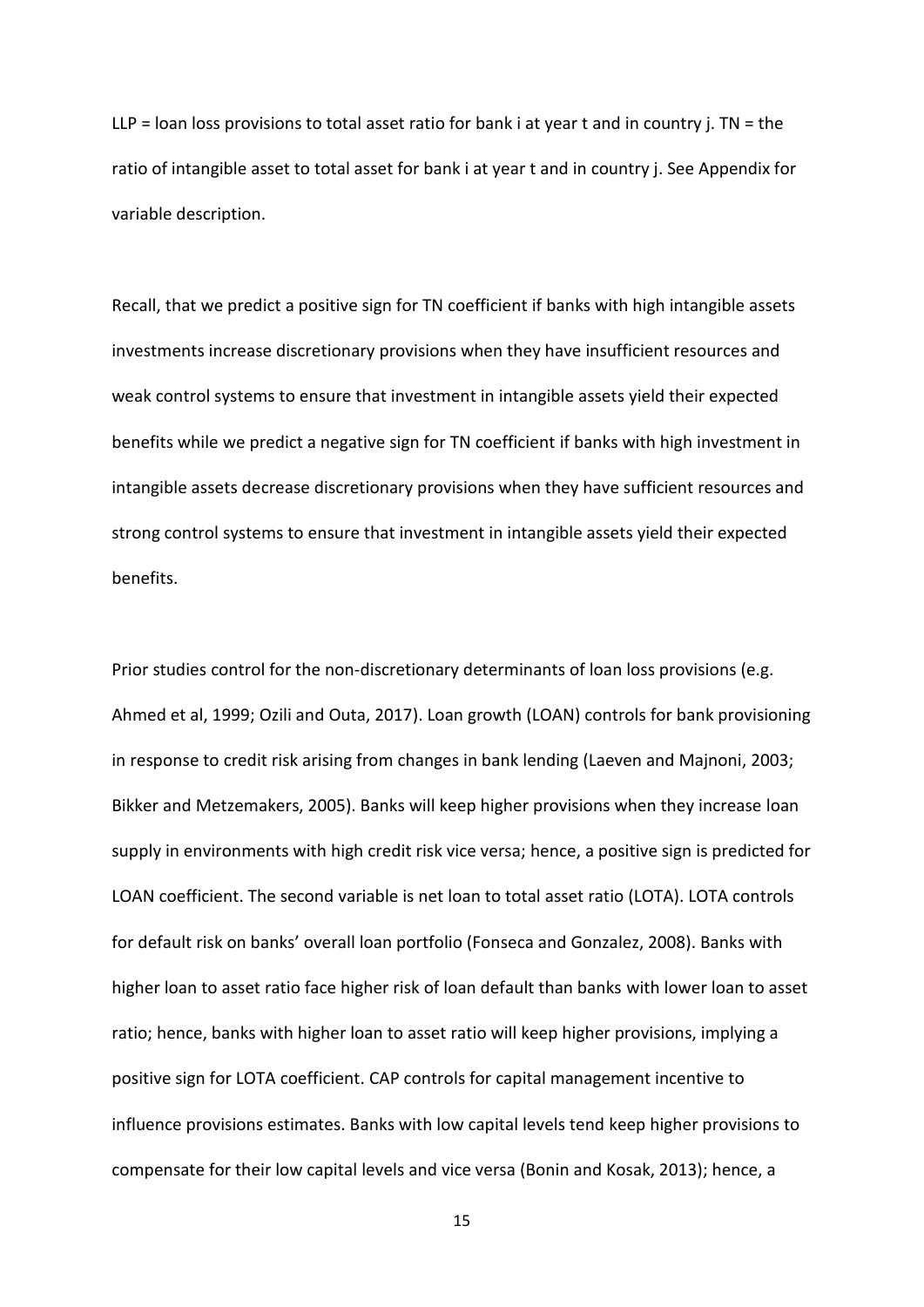negative relationship is predicted for CAP coefficient. Real gross domestic product growth rate (ΔGDP) control for bank provisioning behaviour that depends on the state of the economic cycle. Bank provisions are generally higher during recessionary periods and relatively lower during economic upturns (Laeven and Majnoni, 2003); implying a negative relationship between ΔGDP and LLP. Finally, the static model is estimated with fixed effect OLS regression and the dynamic model is estimated using Generalized-Method-of-Moments (GMM)<sup>2</sup> first difference regression.

#### **5. Results**

<u>.</u>

#### 5.1. Descriptive Statistics and Correlation

Table 1 is a summary of the descriptive statistics for the full sample for the 2002 to 2014 period. The mean ratio of LLP is 1.1%, and indicates that bank provisions are a small fraction of banks total asset. The mean ratio of TN is 0.8% indicating that the bank intangible assets are a small proportion of bank total assets. On average, CAP is 16.10% while loan to asset ratio (LOTA) is about 50% indicating substantial reliance on loan source of funding. On average, LOAN is 20.60% indicating low growth in loans while ΔGDP ratio is about 5.6% indicating average economic growth. The correlation results in Table 2 show that TN and ΔTN are positively correlated with LLP indicating that increase in intangible assets is followed by increase bank provisions. The correlation coefficients for other bank-level variables are sufficiently low to be concerned about multicollinearity in the analysis.

<sup>&</sup>lt;sup>2</sup> Laeven and Majnoni (2003) and Fonseca and Gonzalez (2008) also use latter approach. The Arellano and Bond (1991) GMM first-difference estimator allow us to control for the autoregressive nature of bank provisioning and the likely endogeneity of the explanatory variables. We also report the GMM Sarjan (J) test for the adequacy of instruments in the GMM estimation. We also report the AR (1) and AR (2) GMM test for first-order and second-order serial correlation.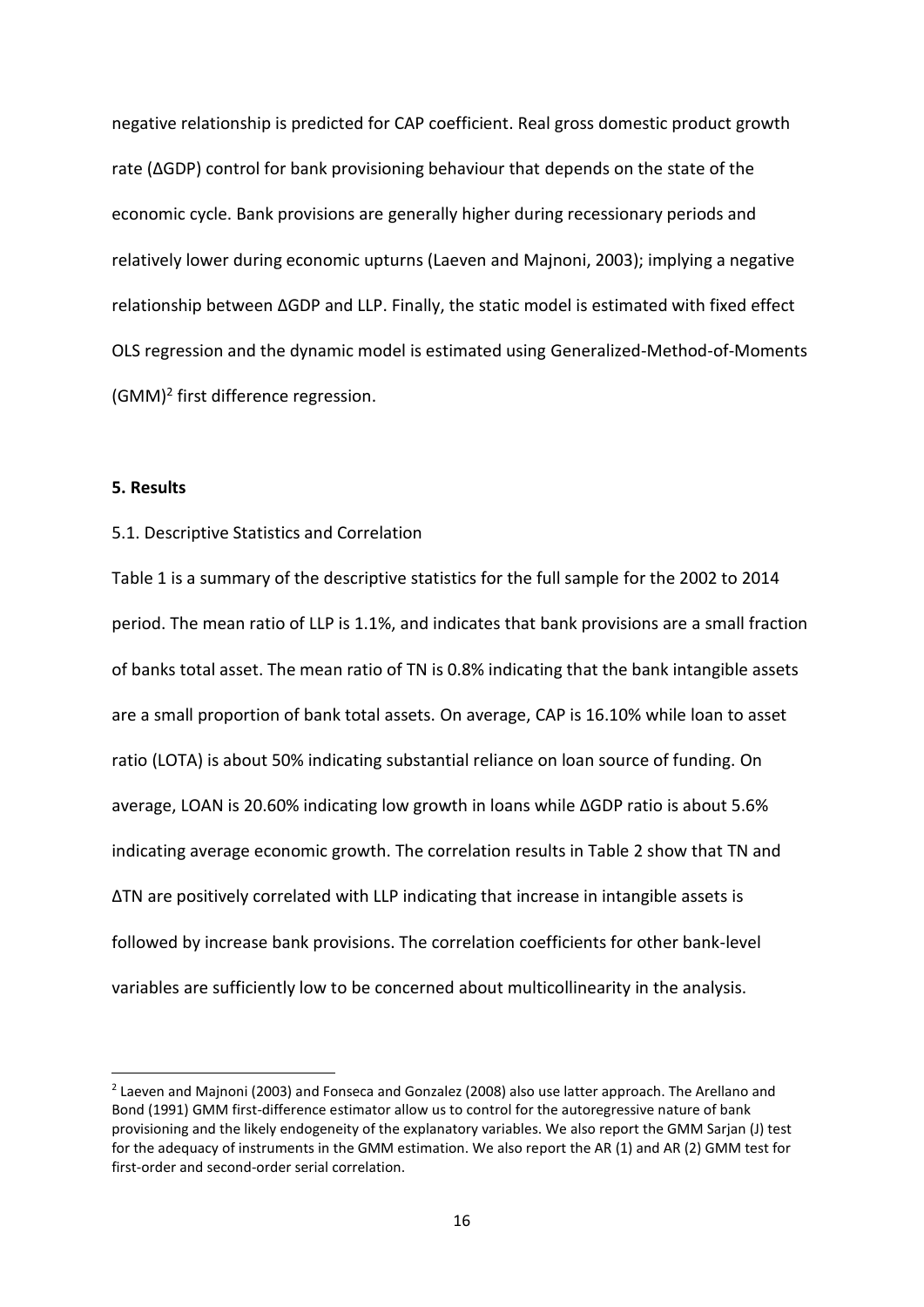#### 5.2. Regression Results

The results are reported in Table 3 and 4. TN coefficient reports a negative sign and is significant at 1 % level in Column 1 of Table 3 and 4. This result confirms the second hypothesis, and implies that banks with high investment in intangible assets keep fewer discretionary provisions to signal low risk associated with intangible asset investments when they have sufficient resources and better control systems to ensure that investment in intangible assets yield their expected benefits.

For the control variables, LOTA coefficient reports the expected sign in Table 3 and 4, and implies that banks keep higher provision when they have higher loan default risk. CAP coefficient reports the expected negative sign in Table 3 and 4, and implies that banks keep higher loan loss provisions when they have lower equity capital and vice versa. LOAN and ΔGDP coefficients report conflicting signs in Table 3 and 4. Dynamic provisions (LLPt-1) coefficient is negatively significant in Table 4, indicating that high provisions in the current period are followed by fewer provisions in the next period and vice versa.

#### 5.3. Further Tests

#### 5.3.1. Change in Intangible Assets

Next, we test whether bank loan loss provisions are significantly associated with changes in intangible asset values after controlling for other determinants of loan loss provisions. We replace the intangible asset ratio variable (TN) with the change in intangible asset to total asset ratio (ΔTN) and the new model is shown in equation 3.

LLPi, j,  $t = \beta 1 \Delta T N i$ , j,  $t + \beta 2$ LOANi, j,  $t + \beta 3$ LOTAi, j,  $t + \beta 4$ CAPi, j,  $t + \beta 5 \Delta$ GDPj, t + ei, t Equation (3)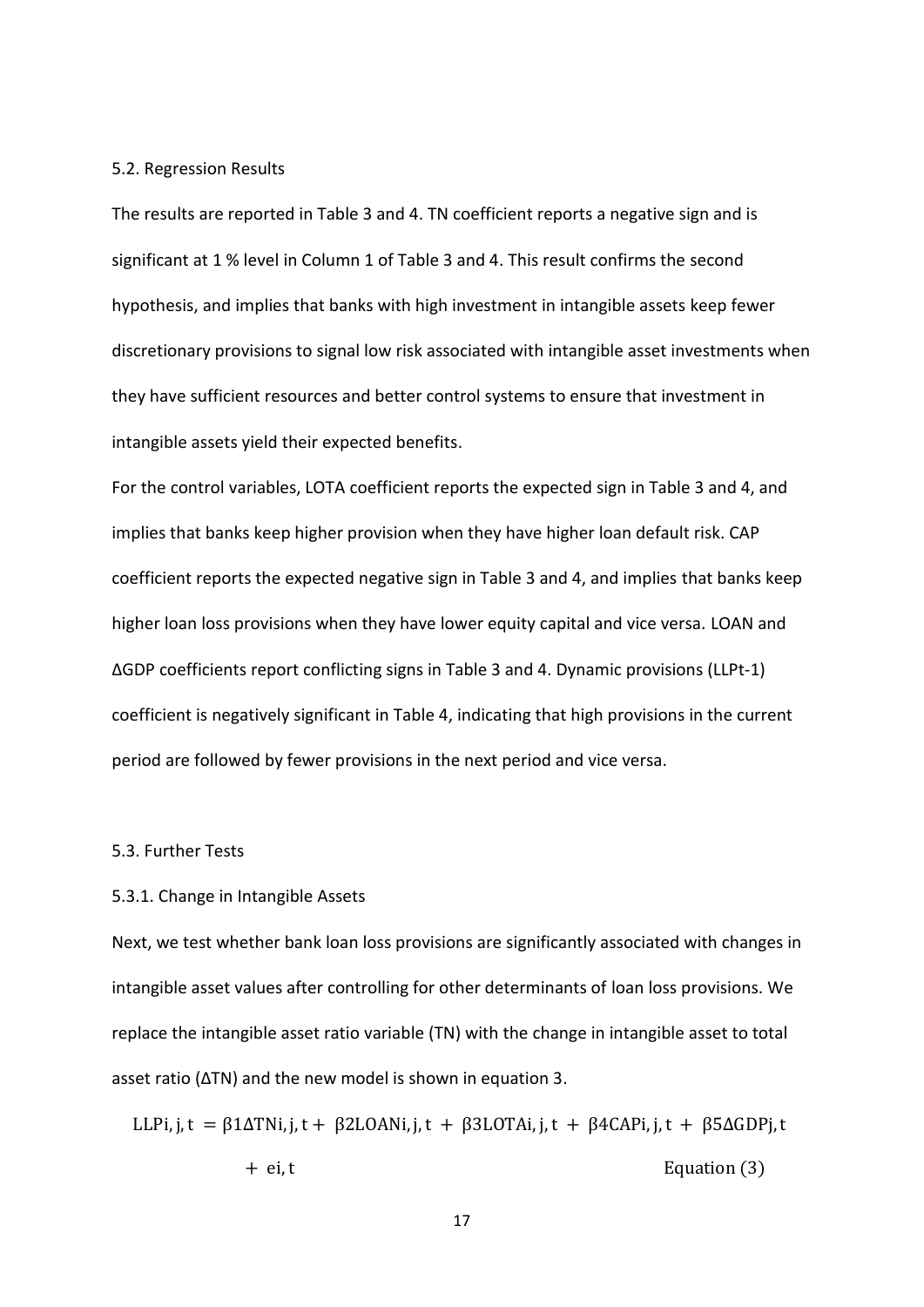The result is report in Table 3 and 4. ΔTN coefficient reports a negative sign in Column 2 of Table 3 and 4 and is significant in Table 4, indicating that loan loss provisions is inversely associated with changes in intangible assets. This result confirms the second hypothesis.

5.3.2. Earnings smoothing and transient intangibles

Next, we test whether the propensity to use loan loss provisions to smooth bank earnings is influenced by transient changes in the level of bank intangible assets. To do this, we first incorporate the earnings before tax and provisions variable into the model which is the earnings smoothing variable. To capture transient changes in bank intangible assets, we introduce two dummy variables, TNH and TNL, to represent periods when banks have high and low intangibles assets, respectively. The TNH dummy variable equals one if the intangible asset to total asset ratio (TN) ratio is above 1% of total bank assets and zero otherwise, representing periods when African banks have high or substantial intangibles while the TNL dummy variable equals one if intangible asset to total asset ratio (TN) ratio is less than 0.5% of bank total assets and zero otherwise, representing periods when African banks have low intangibles. We then interact TNH and THL dummies with the EBTP coefficient. The modified equation is shown below:

 $LLP = \beta 1LLPt - 1 + \beta 2TN + \beta 3LOAN + \beta 4LOTA + \beta 5CAP + \beta 6\Delta GDP$ +  $\beta$ 7EBTP +  $\beta$ 8TNH +  $\beta$ 9EBTP \* TNH +  $\beta$ 10TNL +  $\beta$ 11EBTP \* TNL  $+ ei, t$   $Equation (4)$ 

The results are reported in Column 3 and 4 of Table 3 and 4. The EBTP coefficient is positively significant, and suggests that loan loss provisions are used to smooth reported earnings while EBTP\*TNH coefficient reports a negative sign and is significant in Column 3 of Table 3 and 4, implying that banks do not use loan loss provisions to smooth income when they have substantial investment in intangible assets. EBTP\*TNL coefficient reports a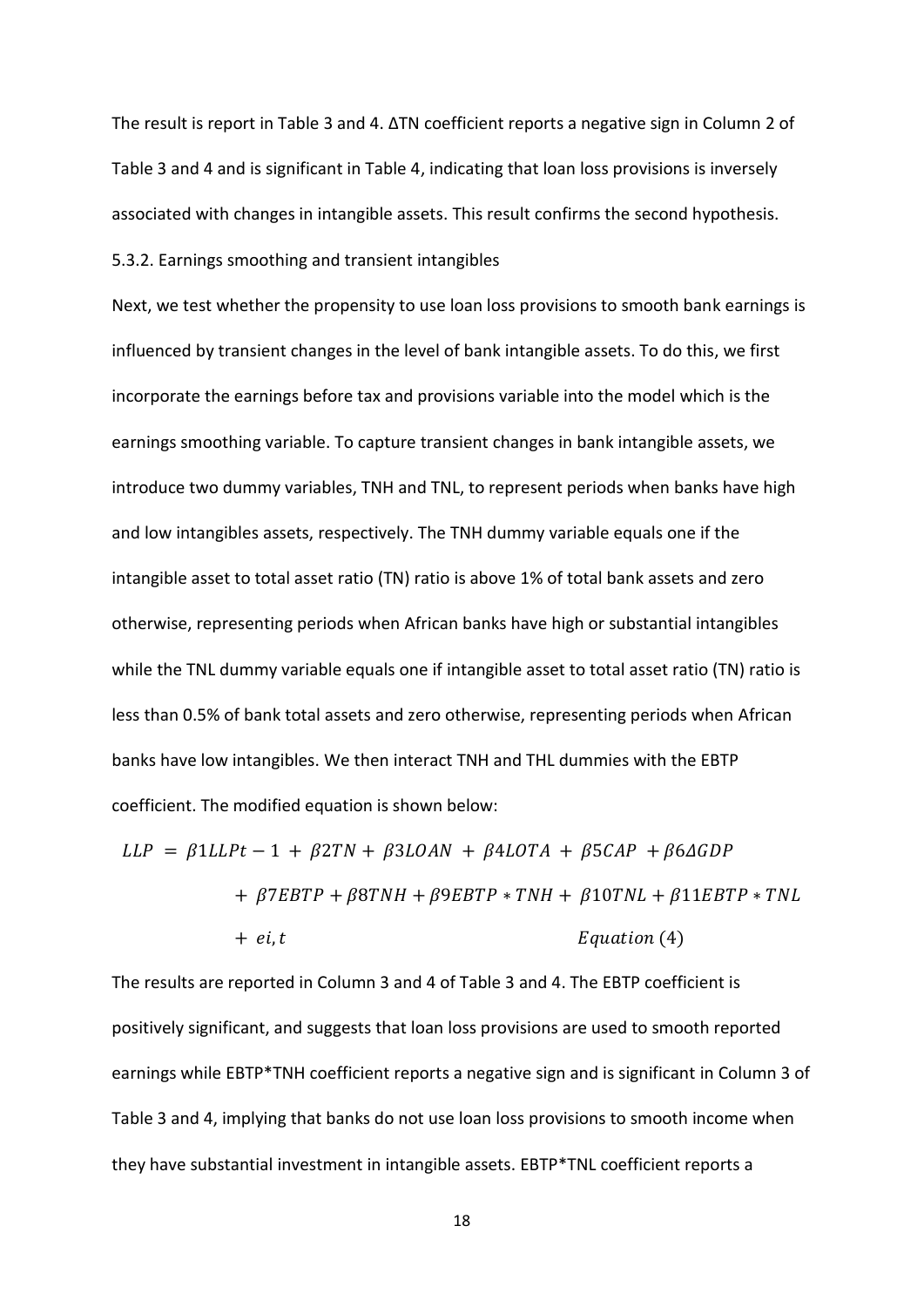positive sign and is significant in Column 4 of Table 3 and 4, indicating that banks use loan loss provisions to smooth income when they have low intangible assets. Interestingly, this suggest that African banks possibly use loan loss provisions to smooth bank earnings to appear profitable when they have low investment in intangible assets that yields low returns which do not significantly improve bank profitability or bank value.

5.3.3. The influence of investor protection

Next, we test whether the association between loan loss provision and bank intangibles is influenced by minority shareholder right protection differences across African countries. To do this, we interact TN with INVP and the result is reported in Column 5 of Table 3 and 4.

$$
LLP = \beta 1LLPt - 1 + \beta 2TN + \beta 3LOAN + \beta 4LOTA + \beta 5CAP + \beta 6\Delta GDP
$$
  
+ 
$$
\beta 7INVP + \beta 8TNH + \beta 9TNL + \beta 10EBTP + \beta 11TN * INVP
$$
  
+ 
$$
\beta 12EBTP * TNH * INVP + \beta 13EBTP * TNL * INVP + eit
$$
 Equation 5

TN\*INVP coefficient reports a negative sign and is weakly significant in Table 3, and is positive but insignificant Table 4, indicating that the association between loan loss provisions and bank intangibles is weakened when banks are in countries with strong minority shareholder right protection. Finally, we test whether the association between loan loss provisions, transient bank intangibles and income smoothing incentives is influenced by differences in the level of minority shareholder right protection. The result is reported in Column 6 and 7 of Table 3 and 4. INVP\*EBTP\*TNH coefficient is negatively significant, indicating that banks in African countries with strong minority shareholder right protection do not use provisions to smooth income when they have substantial intangible assets.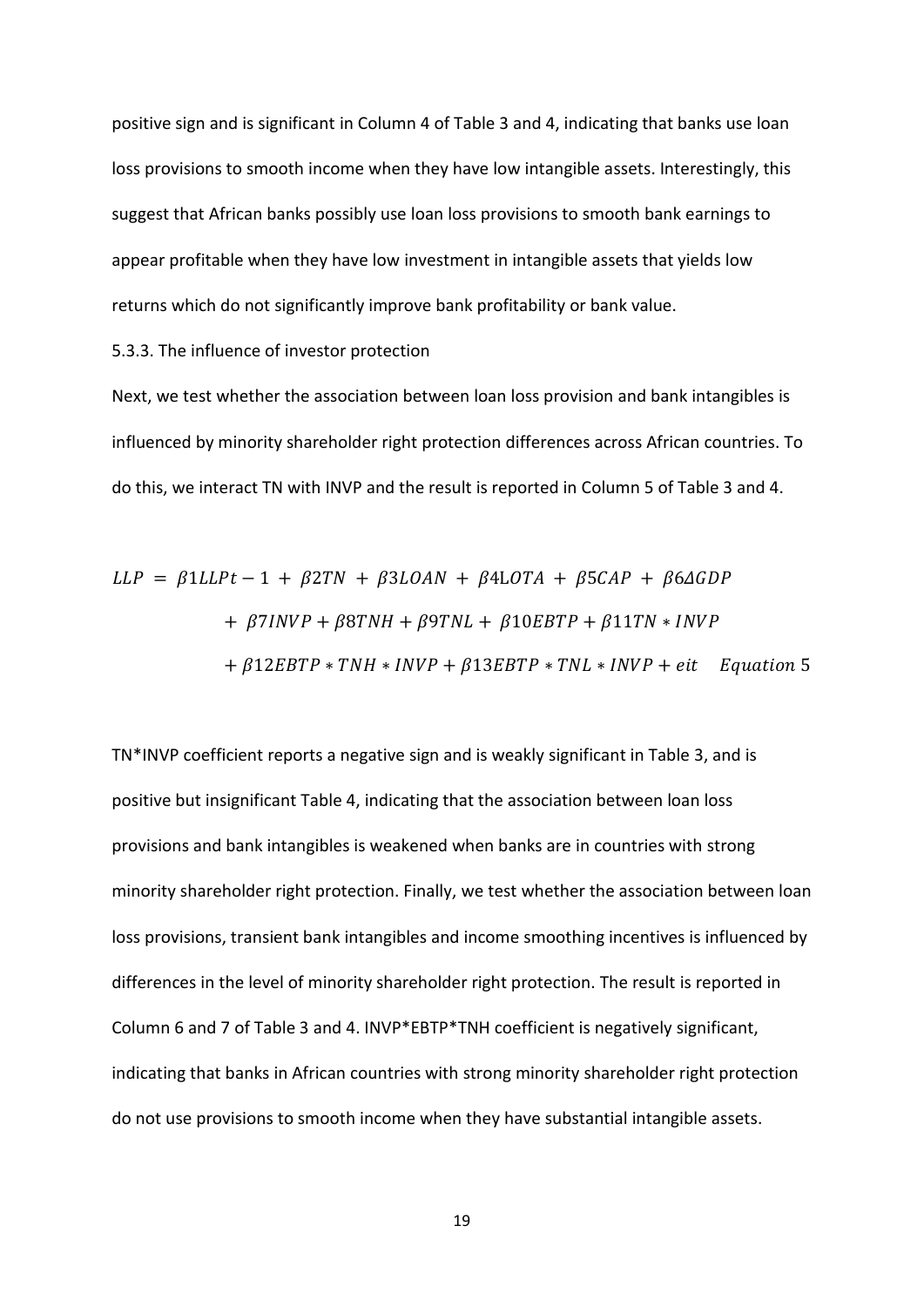INVP\*EBTP\*TNL coefficient is insignificant in Column 7 of Table 3 but is positive and weakly significant in Table 4, hence no meaningful conclusion can be drawn.

#### **6. Conclusion**

In this study, we investigate the relationship between loan loss provisions and bank intangibles. Prior studies show that discretionary loan loss provisions are used for several purposes rather than solely for credit risk management purposes. We extend the debate to understand whether discretionary loan loss provisions are also driven by the level of, and changes in, bank intangible assets in the balance sheet of banks. Our findings indicate that discretionary loan loss provision is inversely related with bank intangible assets and change in intangible assets. Also, African banks appear to use discretionary provisions to smooth income when they have low intangible assets but do not use discretionary provisions to smooth income when they have substantial or high intangible assets. Moreover, the association between discretionary loan loss provisions and bank intangibles is weakened among banks in African countries that have strong investor protection. Further, banks in African countries with strong minority shareholder right protection do not use discretionary provisions to smooth income when they have substantial intangibles.

The main implication of the findings is that strong investor protection in Africa can discourage African banks from using discretionary loan loss provisions to signal the riskiness of intangible asset investments.

Finally, the study did not use data on actual gains and losses realized from investment in intangible assets because (i) actual gains and losses from intangible asset investments are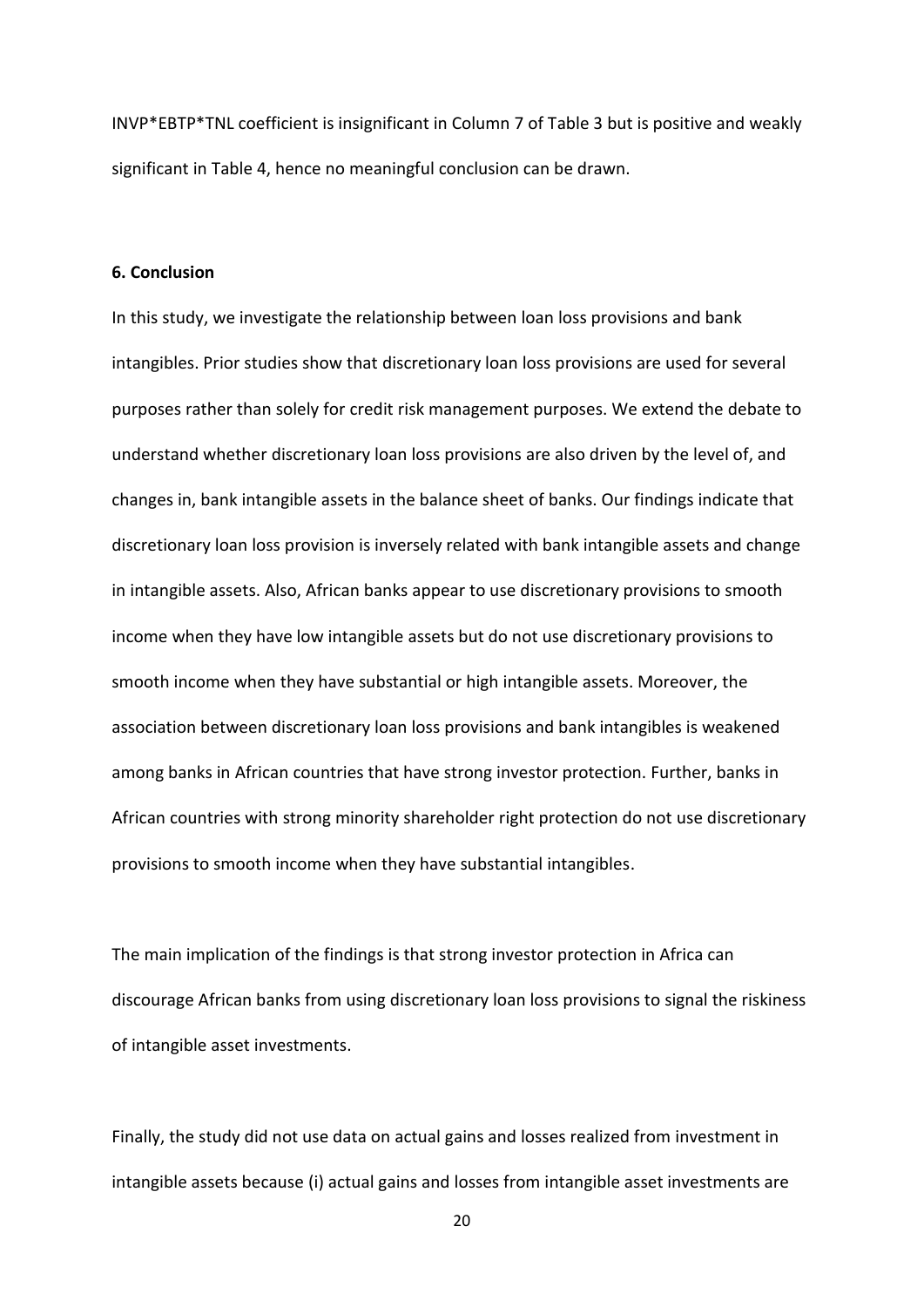difficult to measure, (ii) such gains and losses from intangible asset investments extend beyond one or more years, and (iii) they are subject to overestimation or underestimation due to recognitions issues if reported in financial reports. Hence, future research can provide additional insights by employing data on gains and losses on intangible assets to examine the relationship between bank provisions and intangible asset valuation, when such data become available.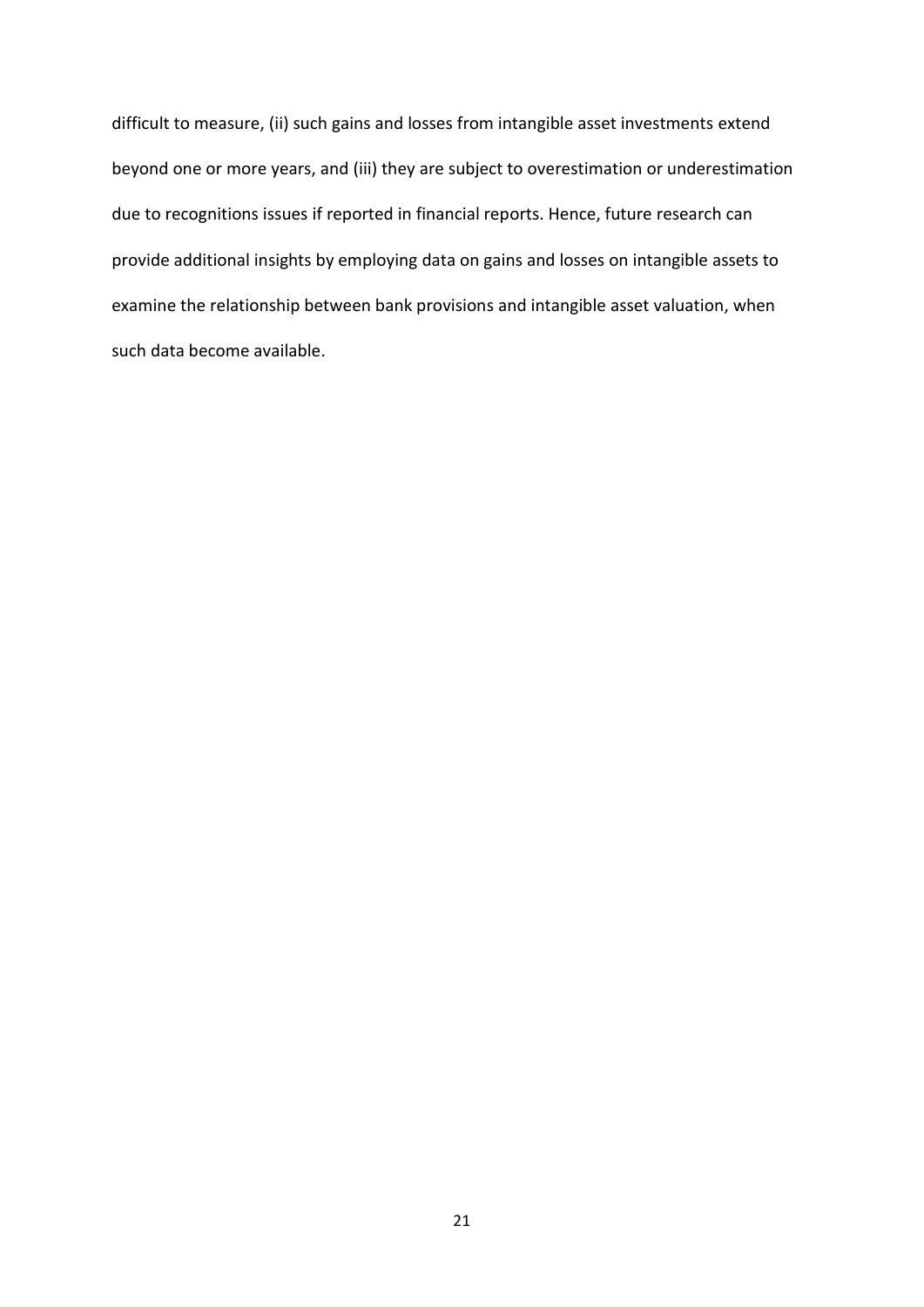#### **Reference**

Abdolmohammadi, M. J. (2005), 'Intellectual capital disclosure and market capitalization', Journal of Intellectual Capital, Vol. 6 No. 3, pp. 397-416.

Ahmed, A. S., Takeda, C., & Thomas, S. (1999), 'Bank loan loss provisions: a reexamination of capital management, earnings management and signaling effects', Journal of Accounting and Economics, Vol. 28 No.1, pp. 1-25.

Akerlof, G. (1970), 'The Market for 'Lemons: Quality Uncertainty and the Market Mechanism', Quantitative Journal of Economics, Vol. 89, pp. 488-500.

Amor, A. B. (2017), 'Ownership structure and bank risk-taking: empirical evidence from Tunisian banks', Afro-Asian Journal of Finance and Accounting, Vol. 7 No.3, pp. 227-241.

Andonova, V., & Ruíz-Pava, G. (2016), 'The role of industry factors and intangible assets in company performance in Colombia', Journal of Business Research, Vol. 69 No. 10, pp. 4377- 4384.

Arellano, M. and Bond, S. (1991), 'Some Tests of Specification for Panel Data: Monte Carlo Evidence and an Application to Employment Equations', The Review of Economic Studies, Vol. 58 No. 2, pp. 277-297.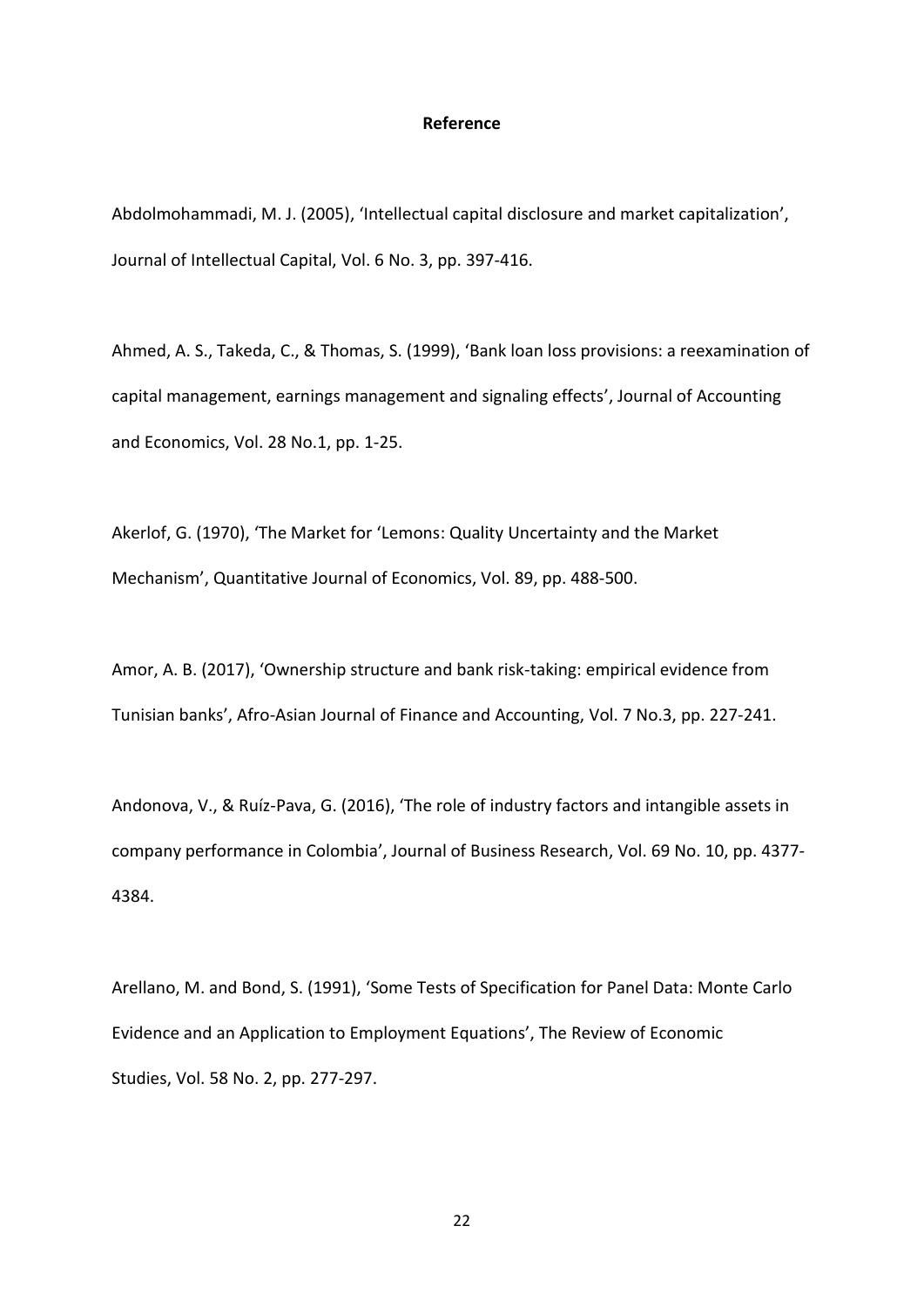Arrighetti, A., Landini, F., & Lasagni, A. (2014), 'Intangible assets and firm heterogeneity: Evidence from Italy', Research Policy, Vol. 43 No. 1, pp. 202-213.

Basu, S., and Waymire, G. (2008), 'Has the Importance of Intangibles Really Grown? And if so, why?', Accounting and Business Research, Vol. 38, No.3, pp. 171-190.

Beaver, W., and Engel, E. (1996), 'Discretionary Behaviour with Respect to Allowances for Loan Losses and the Behaviour of Stock Prices', Journal of Accounting and Economics, Vol. 22, pp. 177-206.

Beaver, W., Eger, C., Ryan, S., and Wolfson, M. (1989), 'Financial Reporting and the Structure of Bank Share Prices', Journal of Accounting Research, Vol. 27, pp. 157-178.

Bikker, J. A., and Metzemakers, P. A. (2005), 'Bank Provisioning Behaviour and Procyclicality', Journal of International Financial Markets, Institutions and Money, Vol. 15 No. 2, pp. 141-157.

Bonin, J., and Kosak, M. (2013), 'Loan Loss Provisioning in Emerging Europe: Precautionary or Pro-Cyclical?' Working Paper 10, Wesleyan University, Department of Economics.

Brown, S., Lo, K., and Lys, T. (1999), 'Use of R2 in accounting research: Measuring changes in value relevance over the last four decades', Journal of Accounting and Economics, Vol. 28, pp. 83-115.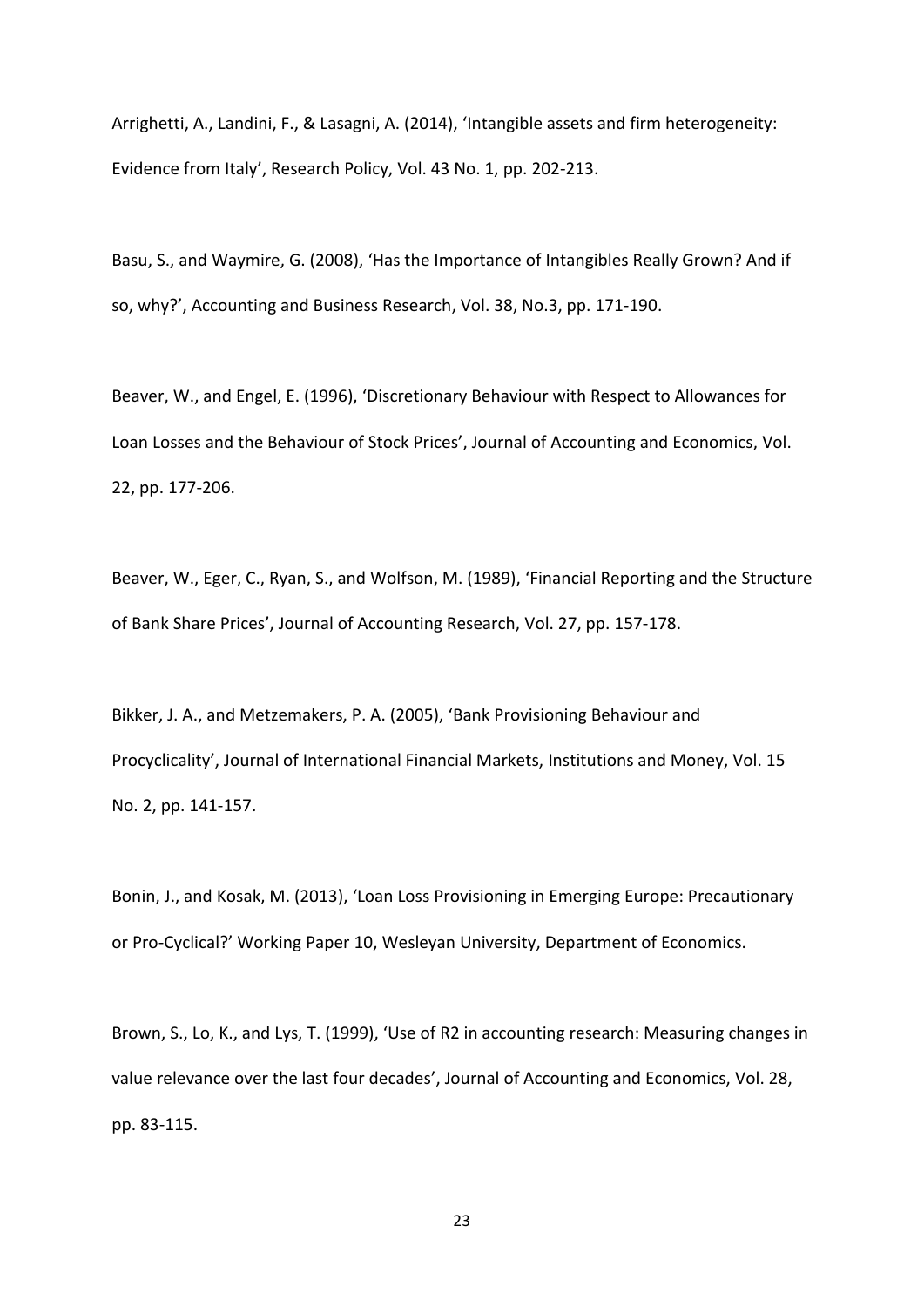Bushman, R. M., & Williams, C. D. (2012), 'Accounting discretion, loan loss provisioning, and discipline of banks' risk-taking', Journal of Accounting and Economics, Vol. 54, pp. 1-18.

Chen, L., Danbolt, J., and Holland, J. (2014), 'Rethinking bank business models: the role of intangibles', Accounting, Auditing & Accountability Journal, Vol. 27 No. 3, pp. 563-589.

Cohen, L. J., Cornett, M. M., Marcus, A. J., & Tehranian, H. (2014), 'Bank earnings management and tail risk during the financial crisis', Journal of Money, Credit and Banking, Vol. 46 No. 1, pp. 171-197.

Curcio, D., and Hasan, I. (2015), 'Earnings and Capital Management and Signaling: the use of Loan Loss Provisions by European Banks', The European Journal of Finance, Vol. 21 No. 1, pp. 26-50.

Donaldson, T. H. (2016), 'The treatment of intangibles: A banker's view', Springer.

Eberhart, A., Maxwell, W., and Siddique, A. (2004), 'An examination of long-term abnormal stock returns and operating performance following R&D increases', Journal of Finance, Vol. 59 No. 2, pp. 623-650.

Financial Accounting Standards Board. (2001), 'Getting a grip on intangible assets–what they are, why they matter, and who should be managing them in your organization', Harvard Management Update, Vol. 6 No. 2, pp. 6-8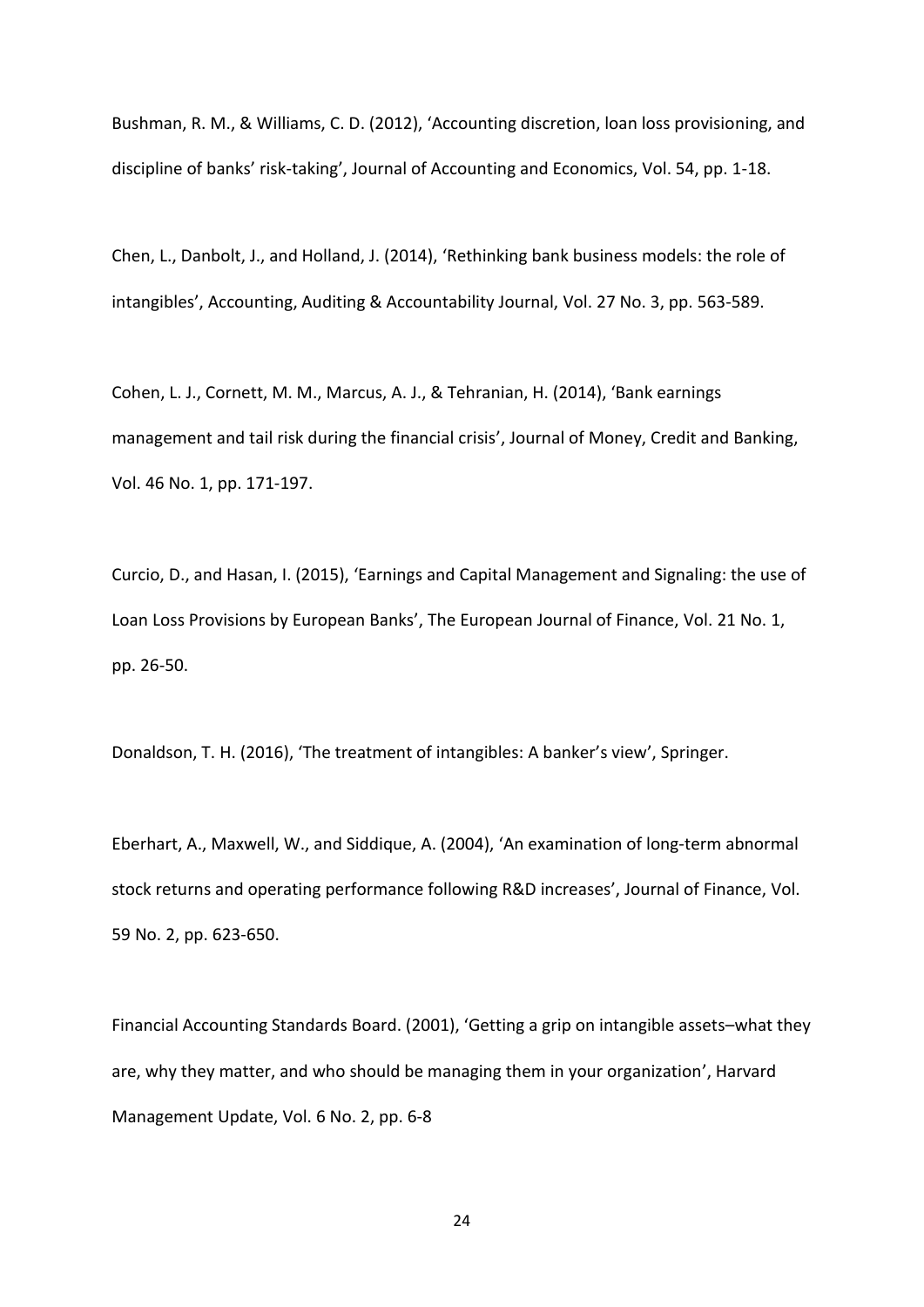Fonseca, A. R., and Gonzalez, F. (2008), 'Cross-country Determinants of Bank Income Smoothing by Managing Loan Loss Provisions' Journal of Banking and Finance, Vol. 32 No. 2, pp. 217-228.

Garcia-Ayuso, M. (2003), 'Factors explaining the inefficient valuation of intangibles. Accounting, Auditing, Accountability Journal, Vol. 16 No. 1, pp. 67-69.

International Accounting Standards Board – IASB. (2004), 'Intangible assets', International Accounting Standards No. 38. London, UK (revised).

Jones, D. (2007), 'Voluntary disclosure in R&D-intensive industries', Contemporary Accounting Research, Vol. 24 No. 2, pp. 489-522.

Kanagaretnam, K., Lobo, G., and Yang, D. (2004), 'Joint Tests of Signalling and Income Smoothing through Bank Loan Loss Provisions', Contemporary Accounting Research, Vol. 21, pp. 843-884.

Kanagaretnam, K., Lobo, G. and Yang, D. (2005), 'Determinants of Signalling by Banks through Loan Loss Provisions, Journal of Business Research, Vol. 58, pp. 312-320.

Kristandl, G., and Bontis, N. (2007), 'The impact of voluntary disclosure on cost of equity capital estimates in a temporal setting, Journal of Intellectual Capital, Vol. 8 No. 4, pp. 577- 594.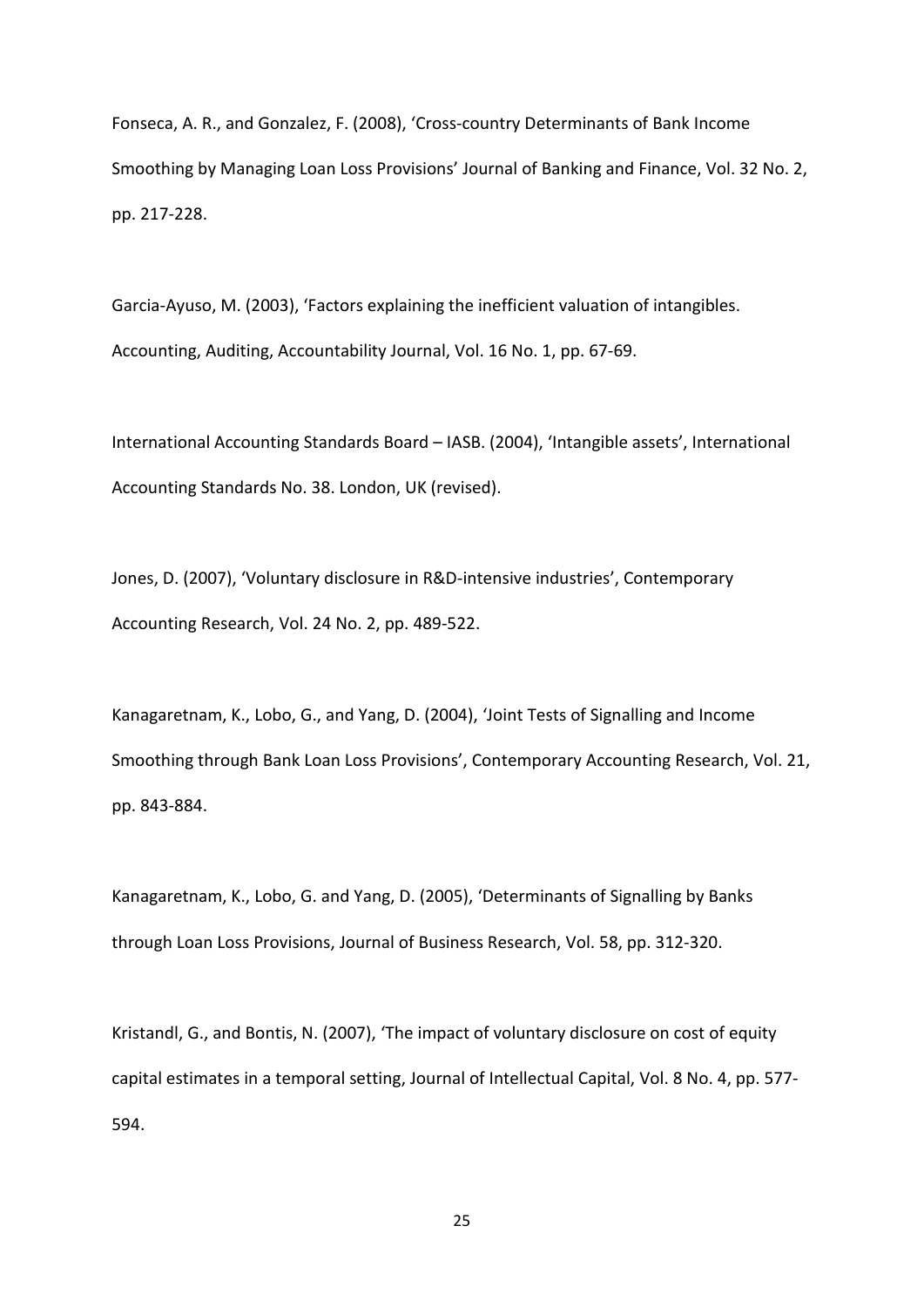Laeven, L., and Majnoni, G. (2003), 'Loan Loss Provisioning and Economic Slowdowns: Too Much, Too Late?' Journal of Financial Intermediation, Vol. 12 No. 2, pp. 178-197.

Lev, B. (2001), Intangibles: Management, measurement and reporting' Washington, DC: Brookings Institution Press.

Lev, B., and Zarowin, P. (1999), 'The boundaries of financial reporting and how to extend them', Journal of Accounting Research, Vol. 37 No. 2, pp. 353-385.

Leventis, S., Dimitropoulos, P. E., and Anandarajan, A. (2012), 'Signalling by Banks Using Loan Loss Provisions: The Case of the European Union', Journal of Economic Studies, Vol. 39 No. 5, pp. 604-618.

Liu, C., and Ryan, S. (1995), 'The Effect of Bank Loan Portfolio Composition on the Market Reaction to and Anticipation of Loan Loss Provisions', Journal of Accounting Research, Vol. 33, pp. 77-94.

Liu, C., Ryan, S., and Wahlen, J. (1997), 'Differential Valuation Implications of Loan Loss Provisions across Bank and Fiscal agents,' The Accounting Review, Vol. 72, pp. 133-146.

Morris, R. D., Kang, H., & Jie, J. (2016), 'The determinants and value relevance of banks' discretionary loan loss provisions during the financial crisis,' Journal of Contemporary Accounting & Economics, Vol. 12 No. 2, pp. 176-190.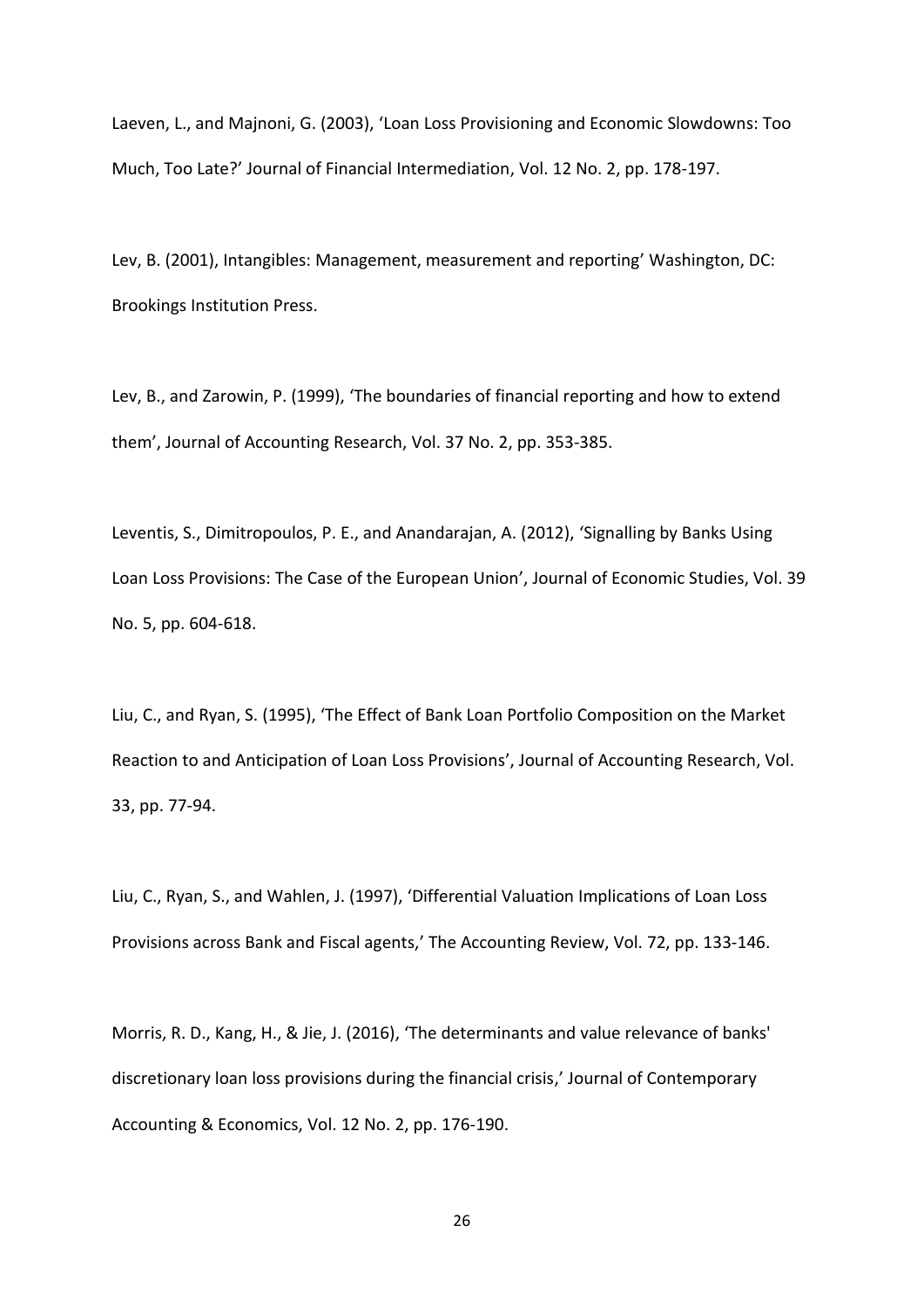Nicolo, A., and Pelizzon, L. (2008), 'Credit derivatives, Capital Requirements and Opaque OTC Markets, Journal of Financial Intermediation, Vol. 17, pp. 444-463.

Oliveira, L., Rodrigues, L. L., & Craig, R. (2010), 'Intangible assets and value relevance: Evidence from the Portuguese stock exchange,' The British Accounting Review, Vol. 42 No.4, pp. 241-252.

Orens, R., Aerts, W., and Lybaert, N. (2009), 'Intellectual capital disclosure cost of finance and firm value. Management Decision, Vol. 47 No. 10, pp. 1536-1554.

Ozili, P. K. (2015), 'Loan Loss Provisioning, Income Smoothing, Signaling, Capital Management and Procyclicality: Does IFRS Matter? Empirical Evidence from Nigeria', Mediterranean Journal of Social Sciences, Vol. 6 No. 2, pp. 224-232.

Ozili, P. K., & Outa, E. (2017). Bank Loan Loss Provisions Research: A Review. Borsa Istanbul Review. Vol. 17, No. 3, pp. 144-163.

Ozili, P. K. (2018). Bank loan loss provisions, investor protection and the macroeconomy. International Journal of Emerging Markets, Vol. 13, No.1.

Reily R. F. (2010), 'Intangible Asset Identification and Valuation in the Bank and Thrift Industries'. Available at:

[http://www.willamette.com/insights\\_journal/10/winter\\_2010\\_10.pdf](http://www.willamette.com/insights_journal/10/winter_2010_10.pdf) Accessed 20/06/2016.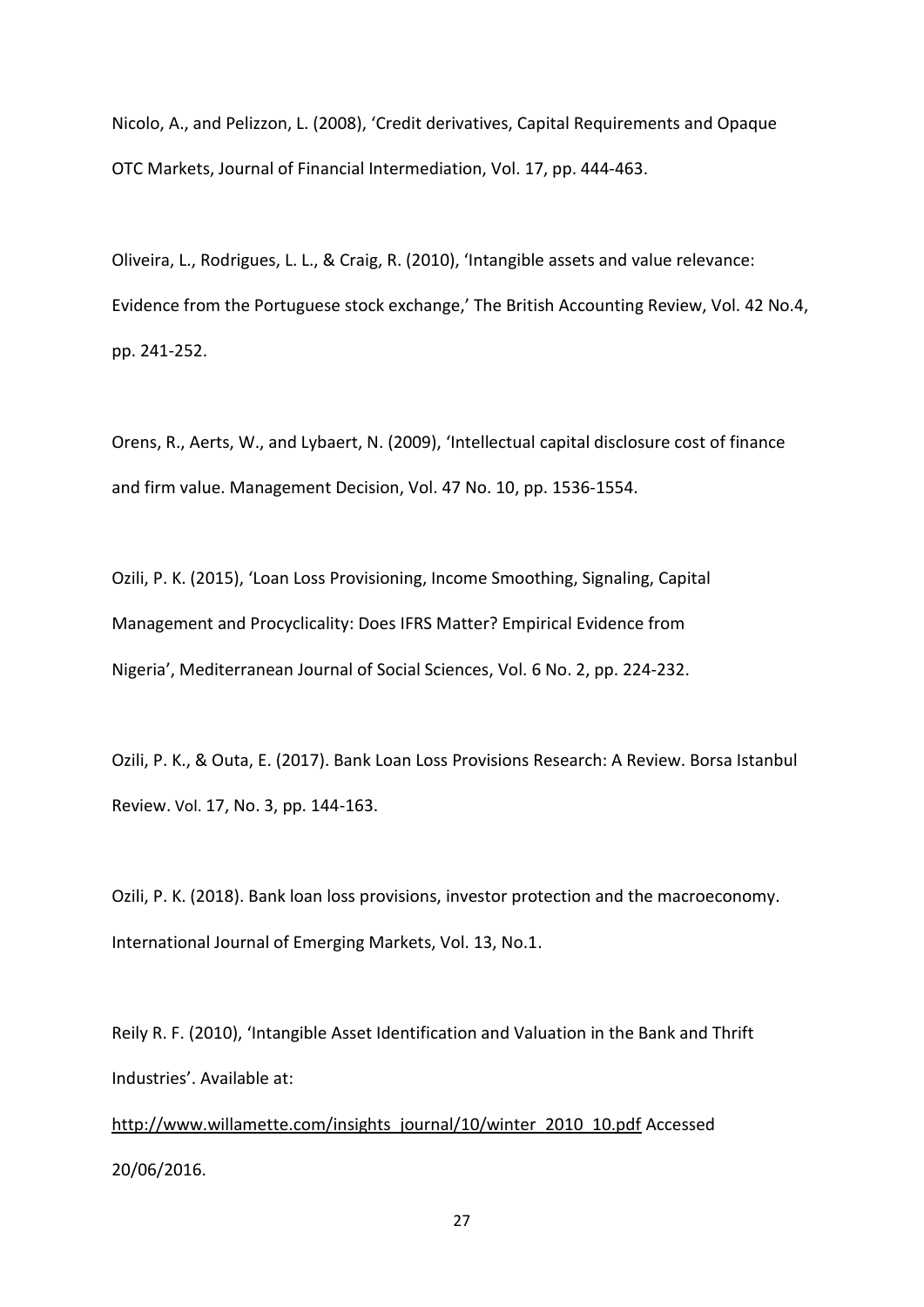Riro, G. K., Waweru, N. M., & Uliana, E. O. (2016). Quality of corporate reporting: case studies from an emerging capital market. Afro-Asian Journal of Finance and Accounting, Vol. 6 No.1, pp. 31-52.

Scholes, M., Wilson, G.P., and Wolfson, M. (1990), 'Tax Planning, Regulatory Capital Planning and Financial Reporting Strategy for Commercial Banks', Review of Financial Studies, Vol. 3, pp. 625-650.

Seow, G., Shangguan, Z., and Vasudevan, G. (2006), 'Intangible investments and the cost of equity capital', The International Journal of Finance, Vol. 18 No. 2, pp. 3980-4012.

Shen, C. H., and Chih, H. L. (2005), 'Investor Protection, Prospect Theory, and Earnings Management: An International Comparison of the Banking Industry, Journal of Banking and Finance, Vol. 29 No. 10, pp. 2675-2697.

Vergauwen, P., Bollen, L., and Oirbans, E. (2007), 'Intellectual capital disclosure and intangible value drivers: An empirical study. Management Decision, Vol. 45 No. 7, pp. 1163- 1180.

Visvanathan, G. (2017), 'Intangible assets on the balance sheet and audit fees', International Journal of Disclosure and Governance, Vol. 14 No. 3, pp. 241-250.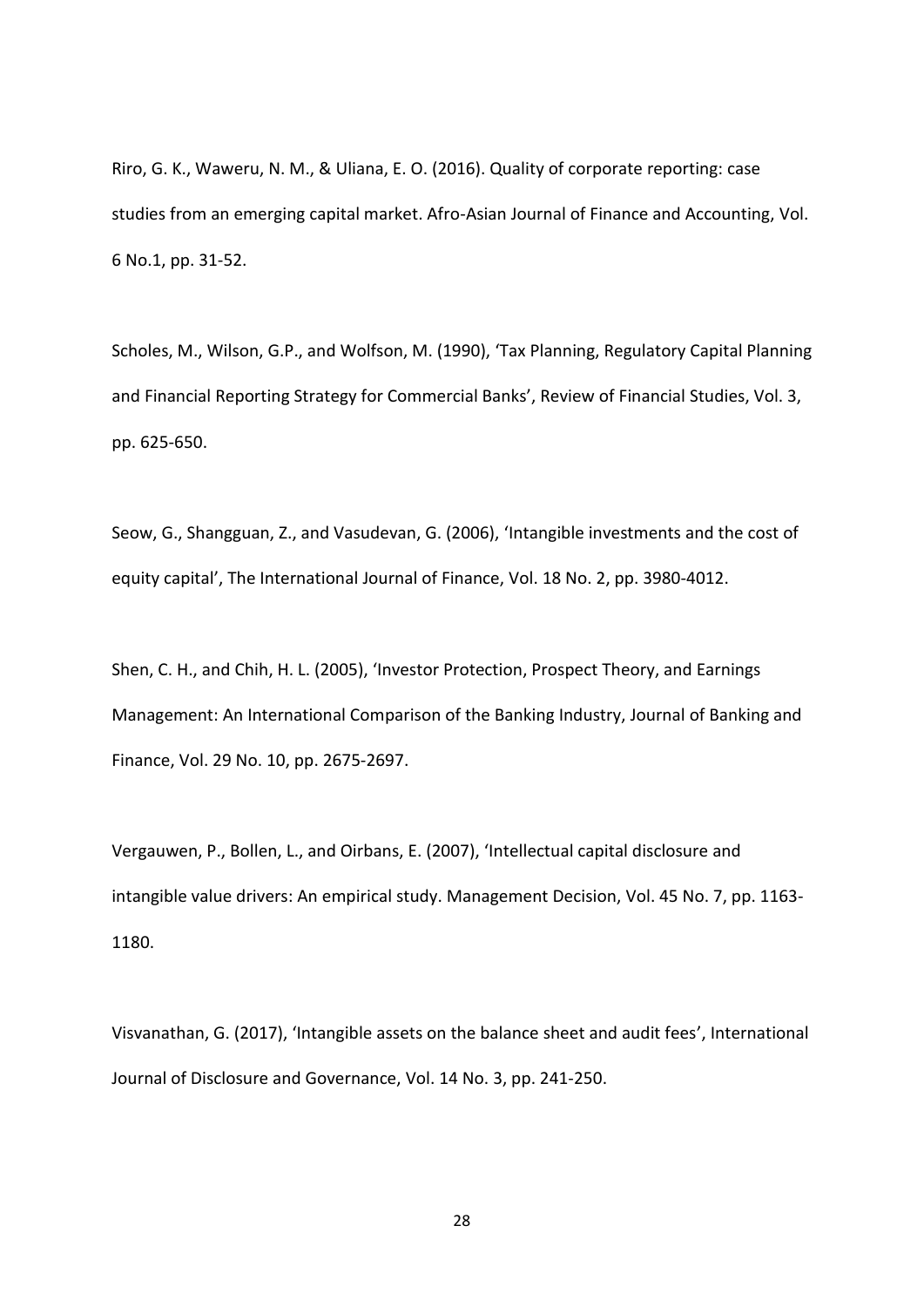Wahlen, J. (1994), 'The Nature of Information in Commercial Bank Loan Loss Disclosures', The Accounting Review, Vol. 69, pp. 455-478.

Zéghal, D., and Maaloul, A. (2011). The accounting treatment of intangibles. A critical review of the literature. Accounting Forum, Vol. 35 No. 4, pp. 262-274.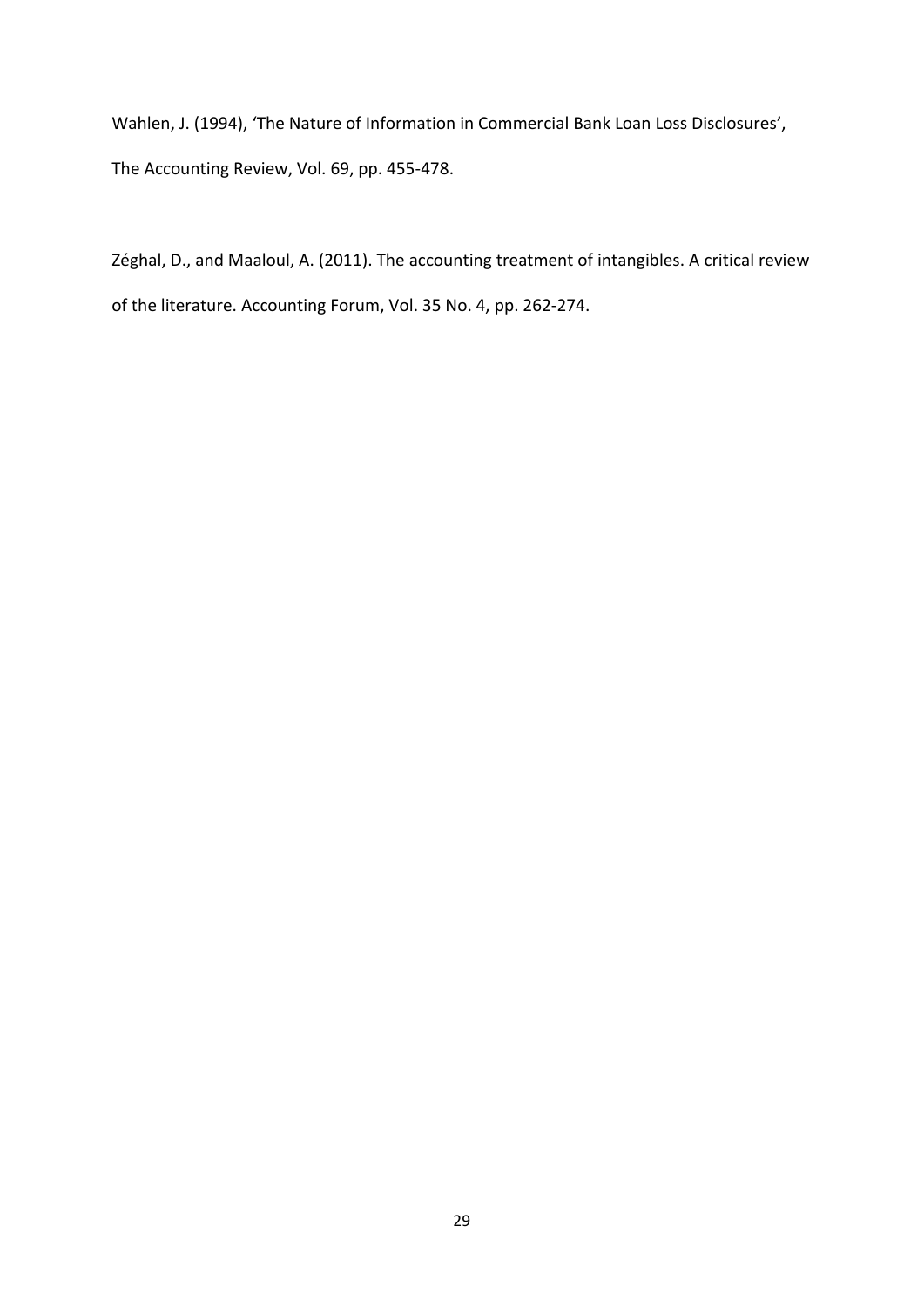### **Tables**

| Table 1. Descriptive Statistics: Summary |          |       |          |            |             |          |        |             |             |
|------------------------------------------|----------|-------|----------|------------|-------------|----------|--------|-------------|-------------|
|                                          | LLP      | ΤN    | ΔTN      | <b>CAP</b> | <b>INVP</b> | LOAN     | LOTA   | <b>EBTP</b> | <b>AGDP</b> |
| Mean                                     | 0.011    | 0.008 | 0.126    | 16.109     | 4.614       | 0.206    | 50.968 | 0.032       | 0.056       |
| Median                                   | 0.006    | 0.003 | 0.104    | 11.945     | 5.300       | 0.167    | 51.345 | 0.029       | 0.052       |
| Maximum                                  | 0.269    | 0.219 | $-4.03$  | 99.860     | 8.000       | 0.992    | 121.9  | 0.335       | 0.337       |
| Minimum                                  | $-0.286$ | 0.000 | $-1.000$ | $-24.000$  | $-1.070$    | $-0.816$ | 0.000  | $-0.296$    | $-0.076$    |
|                                          |          |       |          |            |             |          |        |             |             |
| Observations                             | 2622     | 2125  | 1809     | 2744       | 2316        | 2353     | 2722   | 2610        | 3666        |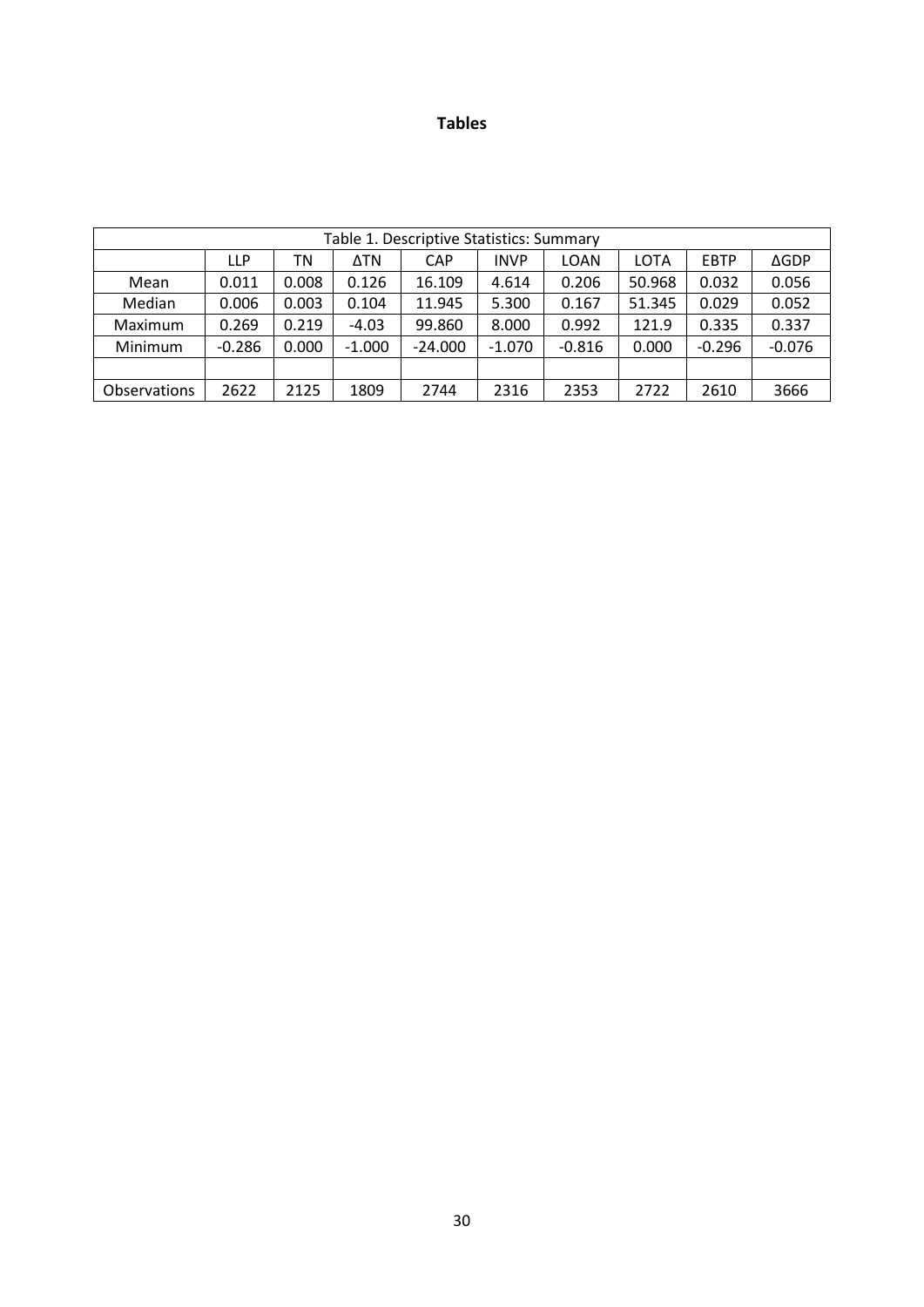| Correlation | <b>LLP</b>  | <b>TN</b>   | <b>ΔTN</b> | <b>EBTP</b> | <b>LOTA</b> | <b>LOAN</b>         | <b>AGDP</b>         | <b>TNH</b> | <b>TNL</b> | <b>INVP</b> |
|-------------|-------------|-------------|------------|-------------|-------------|---------------------|---------------------|------------|------------|-------------|
| LLP         | 1.000       |             |            |             |             |                     |                     |            |            |             |
|             | -----       |             |            |             |             |                     |                     |            |            |             |
| <b>TN</b>   | $0.219***$  | 1.000       |            |             |             |                     |                     |            |            |             |
|             | 0.000       | -----       |            |             |             |                     |                     |            |            |             |
| ΔTN         | 0.038       | 0.0453      | 1.000      |             |             |                     |                     |            |            |             |
|             | 0.195       | 0.122       | -----      |             |             |                     |                     |            |            |             |
| <b>EBTP</b> | $0.403***$  | $0.110***$  | $-0.001$   | 1.000       |             |                     |                     |            |            |             |
|             | 0.000       | 0.000       | 0.963      | -----       |             |                     |                     |            |            |             |
| LOTA        | 0.001       | $-0.015$    | $-0.001$   | $0.063**$   | 1.000       |                     |                     |            |            |             |
|             | 0.986       | 0.618       | 0.986      | 0.030       | -----       |                     |                     |            |            |             |
| LOAN        | 0.043       | $-0.008$    | 0.044      | $0.094***$  | $-0.045$    | 1.000               |                     |            |            |             |
|             | 0.137       | 0.759       | 0.129      | 0.001       | 0.116       | -----               |                     |            |            |             |
| <b>AGDP</b> | $-0.018$    | $-0.078***$ | 0.031      | $-0.014$    |             | $-0.236***0.280***$ | 1.000               |            |            |             |
|             | 0.522       | 0.007       | 0.295      | 0.626       | 0.000       | 0.000               | -----               |            |            |             |
| <b>TNH</b>  | $0.132***$  | $0.614***$  | 0.031      | 0.017       | $-0.004$    |                     | $-0.057* -0.087***$ | 1.000      |            |             |
|             | 0.000       | 0.000       | 0.290      | 0.548       | 0.899       | 0.051               | 0.003               | -----      |            |             |
| <b>TNL</b>  | $-0.108***$ | $-0.505***$ | $-0.032$   | 0.005       | $-0.053*$   | 0.014               | $0.082***-0.667***$ |            | 1.000      |             |
|             | 0.000       | 0.000       | 0.275      | 0.866       | 0.069       | 0.622               | 0.005               | 0.000      | -----      |             |
| <b>INVP</b> | $0.066**$   | 0.044       | $-0.049*$  | 0.016       | 0.027       | $-0.033$            | $-0.077***$         | 0.022      | $-0.019$   | 1.000       |
|             | 0.024       | 0.132       | 0.089      | 0.571       | 0.352       | 0.262               | 0.009               | 0.454      | 0.502      |             |

Table 2: Correlation Matrix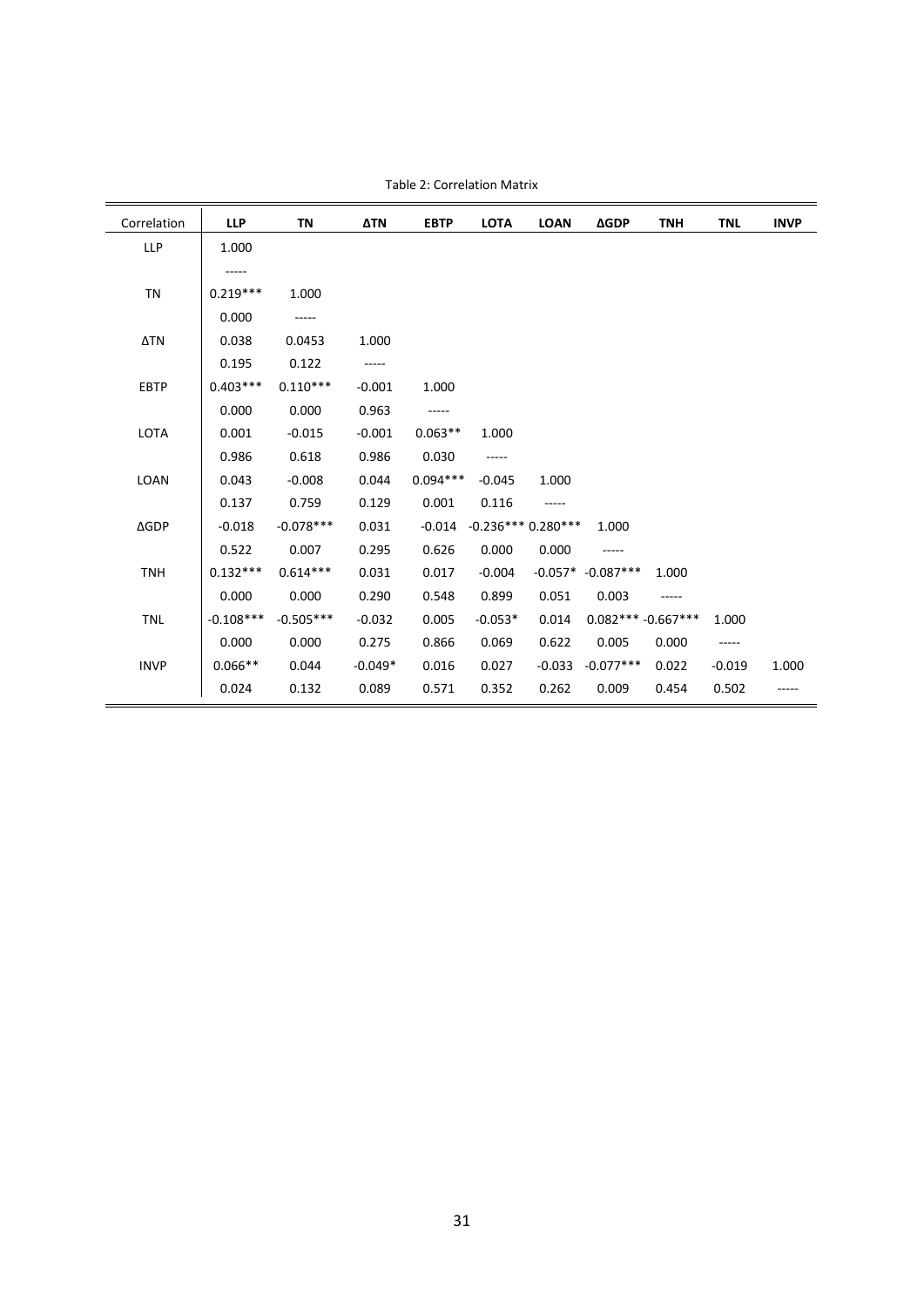| Table 3: Main Regression - Fixed Effect OLS |             |              |              |             |             |              |              |  |
|---------------------------------------------|-------------|--------------|--------------|-------------|-------------|--------------|--------------|--|
|                                             | (1)         | (2)          | (3)          | (4)         | (5)         | (6)          | (7)          |  |
| C                                           | $0.009***$  | $0.006*$     | 0.004        | $0.014***$  | 0.005       | 0.003        | 0.005        |  |
|                                             | (3.28)      | (1.89)       | (1.45)       | (4.83)      | (0.93)      | (0.63)       | (0.97)       |  |
| <b>TN</b>                                   | $-0.175***$ |              | $-0.157***$  | $-0.181***$ | 0.027       | $-0.138***$  | $-0.135***$  |  |
|                                             | $(-3.84)$   |              | $(-3.21)$    | $(-3.96)$   | (0.27)      | $(-2.79)$    | $(-2.93)$    |  |
| ΔTN                                         |             | 0.0001       |              |             |             |              |              |  |
|                                             |             | (0.35)       |              |             |             |              |              |  |
| LOAN                                        | $-0.006***$ | $-0.003*$    | $-0.007***$  | $-0.007***$ | $-0.007***$ | $-0.008***$  | $-0.008***$  |  |
|                                             | $(-3.10)$   | $(-1.68)$    | $(-4.21)$    | $(-4.19)$   | $(-3.98)$   | $(-4.75)$    | $(-4.69)$    |  |
| <b>LOTA</b>                                 | $0.0001***$ | $0.0002***$  | $0.0001**$   | $0.0001*$   | $0.0002***$ | $0.0001***$  | $0.0001***$  |  |
|                                             | (2.80)      | (2.77)       | (2.17)       | (1.93)      | (3.44)      | (2.89)       | (3.01)       |  |
| CAP                                         |             | $-0.0003***$ | $-0.0005***$ |             | $-0.0001$   | $-0.0003***$ | $-0.0003***$ |  |
|                                             | $0.0003***$ | $(-3.24)$    | $(-7.03)$    | $0.0005***$ | $(-1.07)$   | $(-3.43)$    | $(-3.77)$    |  |
|                                             | $(-4.25)$   |              |              | $(-6.51)$   |             |              |              |  |
| <b>AGDP</b>                                 | 0.009       | 0.001        | 0.019        | 0.018       | 0.008       | 0.011        | 0.013        |  |
|                                             | (0.67)      | (0.07)       | (1.37)       | (1.26)      | (0.69)      | (0.93)       | (1.07)       |  |
| <b>TNH</b>                                  |             |              | $0.009***$   |             |             | $0.004***$   |              |  |
|                                             |             |              | (5.34)       |             |             | (2.70)       |              |  |
| <b>TNL</b>                                  |             |              |              | $-0.013***$ |             |              | $-0.002$     |  |
|                                             |             |              |              | $(-9.04)$   |             |              | $(-1.49)$    |  |
| EBTP                                        |             |              | $0.306***$   | $0.081***$  |             | $0.201***$   | $0.184***$   |  |
|                                             |             |              | (13.49)      | (3.25)      |             | (9.59)       | (8.60)       |  |
| EBTP*TNH                                    |             |              | $-0.223***$  |             |             |              |              |  |
|                                             |             |              | $(-6.87)$    |             |             |              |              |  |
| EBTP*TNL                                    |             |              |              | $0.293***$  |             |              |              |  |
|                                             |             |              |              | (10.17)     |             |              |              |  |
| <b>INVP</b>                                 |             |              |              |             | $-0.0002$   | $-0.0004$    | $-0.0003$    |  |
|                                             |             |              |              |             | $(-0.22)$   | $(-0.37)$    | $(-0.31)$    |  |
| INVP*TN                                     |             |              |              |             | $-0.030*$   |              |              |  |
|                                             |             |              |              |             | $(-1.92)$   |              |              |  |
| INVP*EBTP*TNH                               |             |              |              |             |             | $-0.012***$  |              |  |
|                                             |             |              |              |             |             | $(-2.86)$    |              |  |
| INVTP*EBTP*TNL                              |             |              |              |             |             |              | $-0.001$     |  |
|                                             |             |              |              |             |             |              | $(-0.18)$    |  |
| Fixed Effects?                              | Yes         | Yes          | Yes          | Yes         | Yes         | Yes          | Yes          |  |
| F-Statistic                                 | 7.02        | 5.45         | 8.39         | 8.96        | 9.11        | 10.14        | 10.03        |  |
|                                             | 0.000       | 0.000        | 0.000        | 0.000       | 0.000       | 0.000        | 0.000        |  |
| p-value (F-Statistic)                       |             |              |              |             |             |              |              |  |
| Durbin Watson                               | 1.85        | 1.99         | 1.89         | 1.91        | 1.97        | 1.99         | 2.01         |  |
| Observations                                | 1783        | 1493         | 1772         | 1771        | 1217        | 1211         | 1210         |  |

T-Statistics are reported in parentheses. \*\*\*, \*\*, \* indicate significance at the 0.01, 0.05, and 0.10 level, respectively. OLS regression include country, bank and year fixed effects. OLS standard error is not clustered. ΔTN = change in intangible to total asset ratio. EBTP = Earnings before profit and tax to total asset ratio. CAP = total equity to total asset ratio. LOTA = total loan to total asset ratio. LOAN = loan growth rate. ΔGDP = real gross domestic product growth rate. INVP = minority shareholder right protection, higher values indicate strong investor protection. TNH = dummy variable equals one if intangible asset to total asset ratio (TN) ratio is above 1% and zero otherwise, representing periods when banks have high intangibles. TNL = dummy variable equals one if intangible asset to total asset ratio (TN) ratio is less than 0.5% and zero otherwise, representing periods when banks have low intangibles.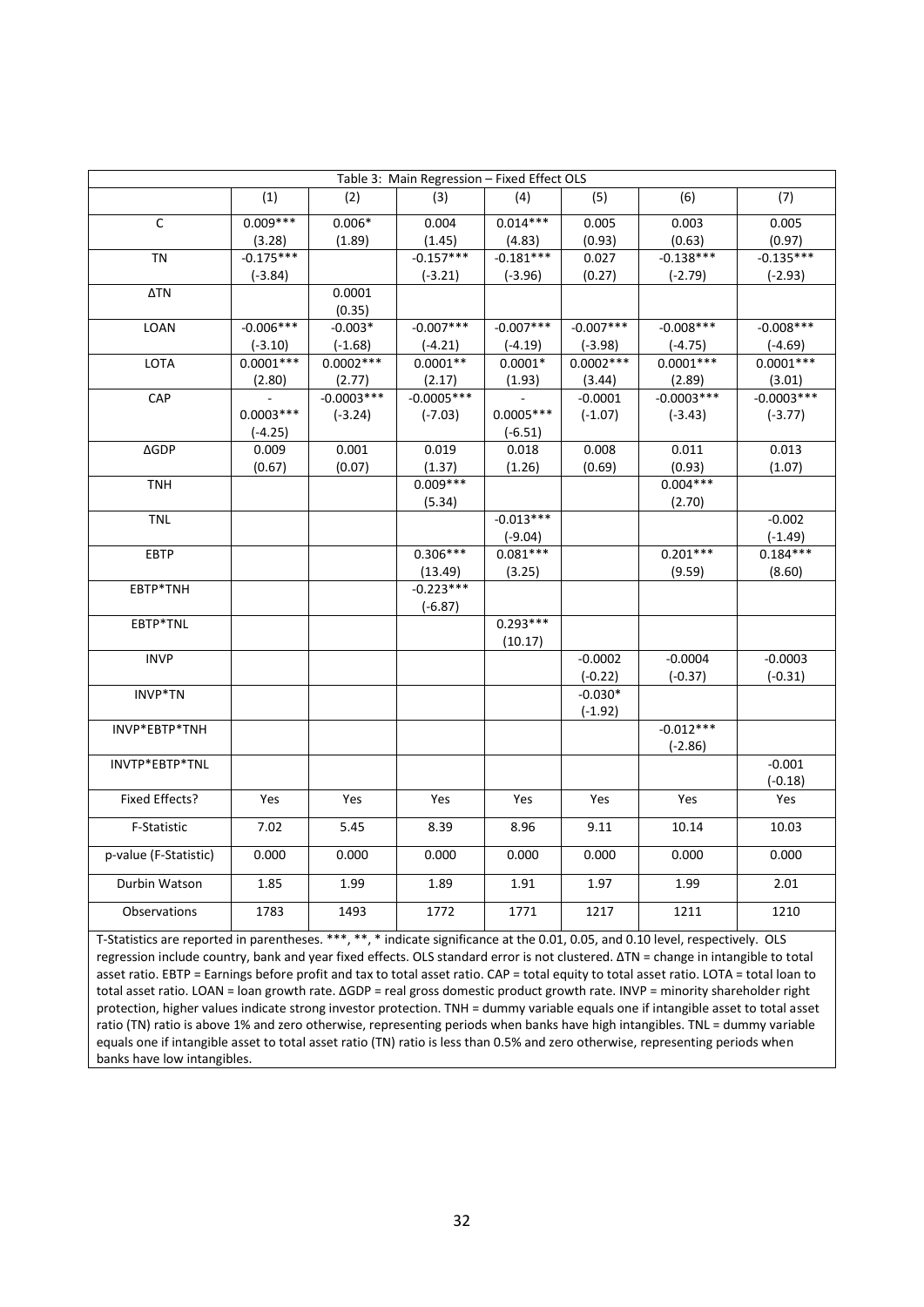| Table 4: Main Regression - GMM estimation result                                                                                |             |                          |                        |             |             |            |             |
|---------------------------------------------------------------------------------------------------------------------------------|-------------|--------------------------|------------------------|-------------|-------------|------------|-------------|
|                                                                                                                                 | (1)         | (2)                      | (3)                    | (4)         | (5)         | (6)        | (7)         |
| LLPt-1                                                                                                                          | $-0.048***$ | $-0.010***$              | $-0.103***$            | $-0.152***$ | $0.274***$  | $0.111*$   | $0.160***$  |
|                                                                                                                                 | $(-13.49)$  | $(-4.08)$                | $(-21.33)$             | $(-16.21)$  | (4.86)      | (1.95)     | (2.68)      |
| <b>TN</b>                                                                                                                       | $-0.228**$  |                          | $-0.727***$            | $-0.659***$ | $-1.086$    | $-0.699**$ | $-0.421*$   |
|                                                                                                                                 | $(-1.98)$   |                          | $(-4.05)$              | $(-5.07)$   | $(-1.32)$   | $(-2.34)$  | $(-1.65)$   |
| ΔTN                                                                                                                             |             | $-0.001***$<br>$(-2.83)$ |                        |             |             |            |             |
| LOAN                                                                                                                            | $-0.010***$ | $-0.017***$              | $-0.009**$             | $-0.018***$ | $-0.016***$ | $-0.016**$ | $-0.019**$  |
|                                                                                                                                 | $(-5.41)$   | $(-10.33)$               | $(-2.52)$              | $(-4.72)$   | $(-3.63)$   | $(-1.98)$  | $(-2.29)$   |
| LOTA                                                                                                                            | $0.001***$  | $0.001***$               | 0.0002                 | $0.0005***$ | $0.0004***$ | 0.0001     | 0.0003      |
|                                                                                                                                 | (15.46)     | (13.72)                  | (1.47)                 | (3.58)      | (2.48)      | $(-0.36)$  | (1.32)      |
| CAP                                                                                                                             | $-0.003***$ | $-0.003***$              | $-0.002***$            | $-0.002***$ | 0.0004      | $-0.00002$ | 0.00004     |
|                                                                                                                                 | $(-25.29)$  | $(-10.60)$               | $(-15.09)$             | $(-7.46)$   | (1.09)      | $(-0.05)$  | (0.11)      |
| <b>AGDP</b>                                                                                                                     | $-0116***$  | $-0.071***$              | $-0.002$               | $0.065***$  | $-0.035$    | $-0.036$   | $-0.176**$  |
|                                                                                                                                 |             |                          | $(-0.07)$              |             |             | $(-0.39)$  |             |
| <b>TNH</b>                                                                                                                      | $(-16.26)$  | $(-6.10)$                | $0.022***$             | (3.02)      | $(-0.56)$   | $0.027*$   | $(-2.52)$   |
|                                                                                                                                 |             |                          | (3.20)                 |             |             | (1.79)     |             |
| <b>TNL</b>                                                                                                                      |             |                          |                        | $-0.014***$ |             |            | $0.021***$  |
|                                                                                                                                 |             |                          |                        | $(-3.89)$   |             |            | (3.68)      |
| EBTP                                                                                                                            |             |                          | $0.688***$             | $0.134***$  |             | $0.484***$ | $0.308**$   |
|                                                                                                                                 |             |                          |                        |             |             |            |             |
| EBTP*TNH                                                                                                                        |             |                          | (17.63)<br>$-0.485***$ | (9.40)      |             | (6.05)     | (2.41)      |
|                                                                                                                                 |             |                          | $(-12.14)$             |             |             |            |             |
| EBTP*TNL                                                                                                                        |             |                          |                        | $0.818***$  |             |            |             |
|                                                                                                                                 |             |                          |                        | (15.04)     |             |            |             |
| <b>INVP</b>                                                                                                                     |             |                          |                        |             | 0.009       | $-0.007$   | $-0.021***$ |
|                                                                                                                                 |             |                          |                        |             | (1.29)      | $(-1.53)$  | $(-3.15)$   |
| INVP*TN                                                                                                                         |             |                          |                        |             | 0.097       |            |             |
|                                                                                                                                 |             |                          |                        |             | (0.93)      |            |             |
| INVP*EBTP*TNH                                                                                                                   |             |                          |                        |             |             | $-0.041**$ |             |
|                                                                                                                                 |             |                          |                        |             |             | $(-2.37)$  |             |
| INVP*EBTP*TNL                                                                                                                   |             |                          |                        |             |             |            | $0.026*$    |
|                                                                                                                                 |             |                          |                        |             |             |            | (1.65)      |
| Sarjan (J-statistic)                                                                                                            | 52.03       | 48.06                    | 45.74                  | 51.70       | 23.27       | 23.94      | 11.37       |
| P-value (J Statistic)                                                                                                           | 0.394       | 0.429                    | 0.483                  | 0.261       | 0.592       | 0.465      | 0.986       |
|                                                                                                                                 |             |                          |                        |             |             |            |             |
| AR(1)                                                                                                                           | 0.238       | 0.145                    | 0.062                  | 0.029       |             | 0.001      | 0.0004      |
| AR(2)                                                                                                                           | 0.405       | 0.170                    | 0.229                  | 0.067       | 0.091       | 0.071      | 0.079       |
| Observations                                                                                                                    | 1235        | 1194                     | 1226                   | 1225        | 929         | 924        | 923         |
| T-Statistics are reported in parentheses. ***, **, * indicate significance at the 0.01, 0.05, and 0.10 level, respectively.     |             |                          |                        |             |             |            |             |
| GMM regression is based on Arellano and Bond (1991) first-difference GMM estimator and includes first-difference and            |             |                          |                        |             |             |            |             |
|                                                                                                                                 |             |                          |                        |             |             |            |             |
| period fixed effects. The GMM panel estimator controls for potential endogeneity by using instruments based on lagged           |             |                          |                        |             |             |            |             |
| values of the explanatory variables in the model. GMM standard error is not clustered. EBTP = Earnings before profit and tax    |             |                          |                        |             |             |            |             |
| to total asset ratio. CAP = total equity to total asset ratio. LOTA = total loan to total asset ratio. LOAN = loan growth rate. |             |                          |                        |             |             |            |             |

ΔGDP = real gross domestic product growth rate. INVP = minority shareholder right protection and higher values indicate strong investor protection. TNH = dummy variable equals one if intangible asset to total asset ratio (TN) ratio is above 1% and zero otherwise, representing periods when banks have high intangibles. TNL = dummy variable equals one if intangible asset to total asset ratio (TN) ratio is less than 0.5% and zero otherwise, representing periods when banks have low intangibles.